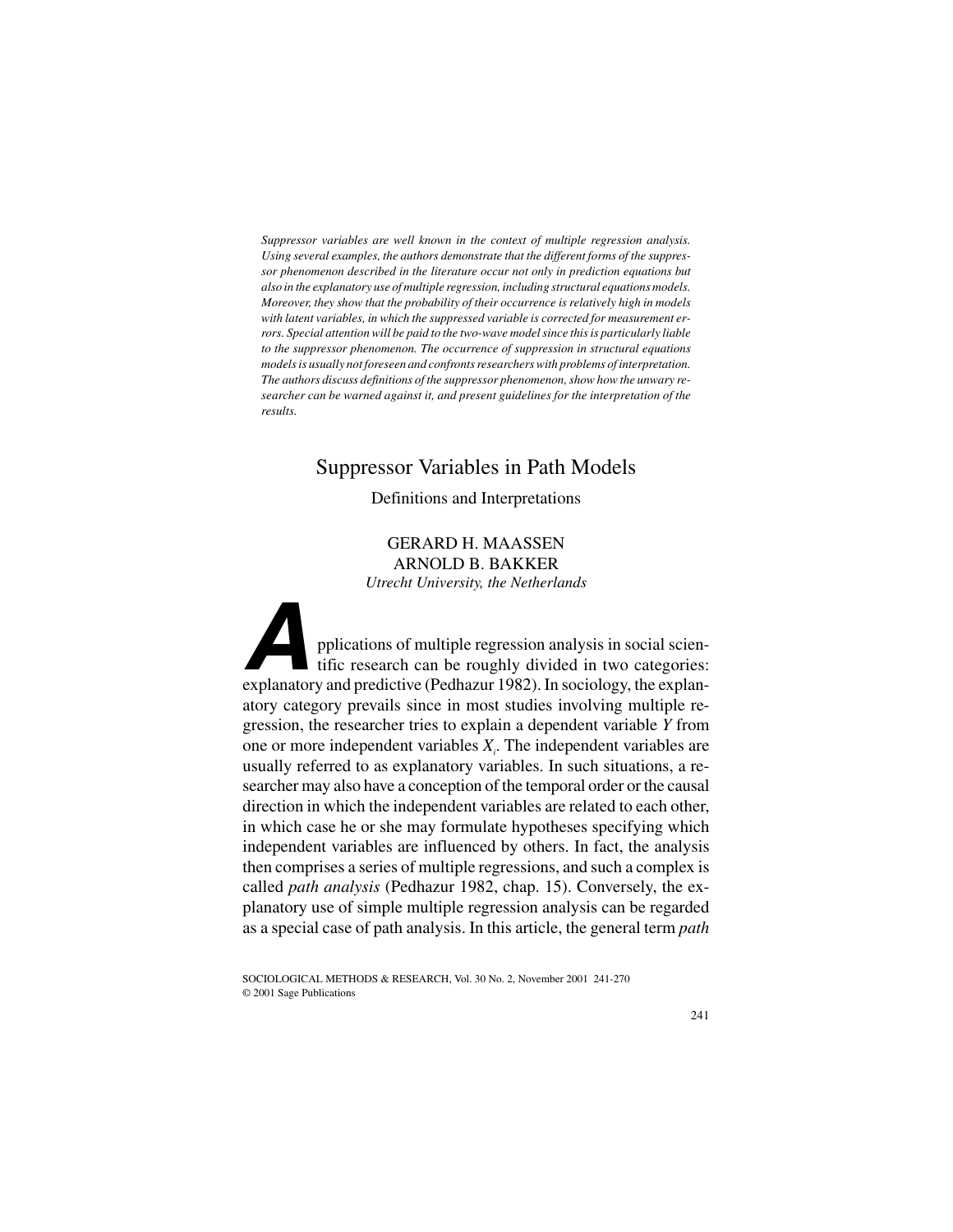*analysis* will henceforth be used, which then also refers to simple multiple regression.

In psychology, in addition to this category, one can encounter a second, which comprises situations where unknown scores *Y* have to be predicted from known scores  $X_i$  (e.g., the prediction of school success or personnel selection). In such situations, the dependent variable *Y* is often referred to as the *criterion*, whereas the independent variables are called *predictors*. Within this context, the zero-order correlation of a predictor with the criterion is often referred to as *predictive validity*.

In all cases, the researcher attempts to realize a maximum proportion of explained variance in the dependent variable to achieve an optimum explanation or an optimum prediction, respectively. It is a well-known fact that this can be promoted by independent variables that correlate strongly with the dependent variable and weakly with each other.

Horst (1941) was the first to note that variables that do not have a high zero-order correlation with the dependent variable can contribute to an increased proportion of explained variance. In his classical example, he describes the way that the selection of World War II pilots could be improved by including not only a variable measuring their technical abilities in the prediction equation but also a variable assessing their verbal ability, even though the latter variable is itself unrelated to the criterion (navigating skills). He found that the verbal ability regressor had a negative coefficient when entered into the prediction equation. Horst introduced the term *suppressor variable* for such a variable.

McNemar (1945, 1969) explained the phenomenon in terms of *common elements*. According to McNemar, a useful predictor has, of course, many elements in common with the criterion but usually also irrelevant elements. A *suppressant* (which is the term McNemar used) is a variable that has no elements in common with the criterion but does have irrelevant elements in common with the predictor. If the predictor and suppressant are positively correlated, then the suppressant has a negative regression weight after inclusion in the regression equation. This reflects the fact that the irrelevant elements from the predictor are partialed out, which "purifies" the predictor and improves the prediction. In brief, the classical form of a suppressor variable is a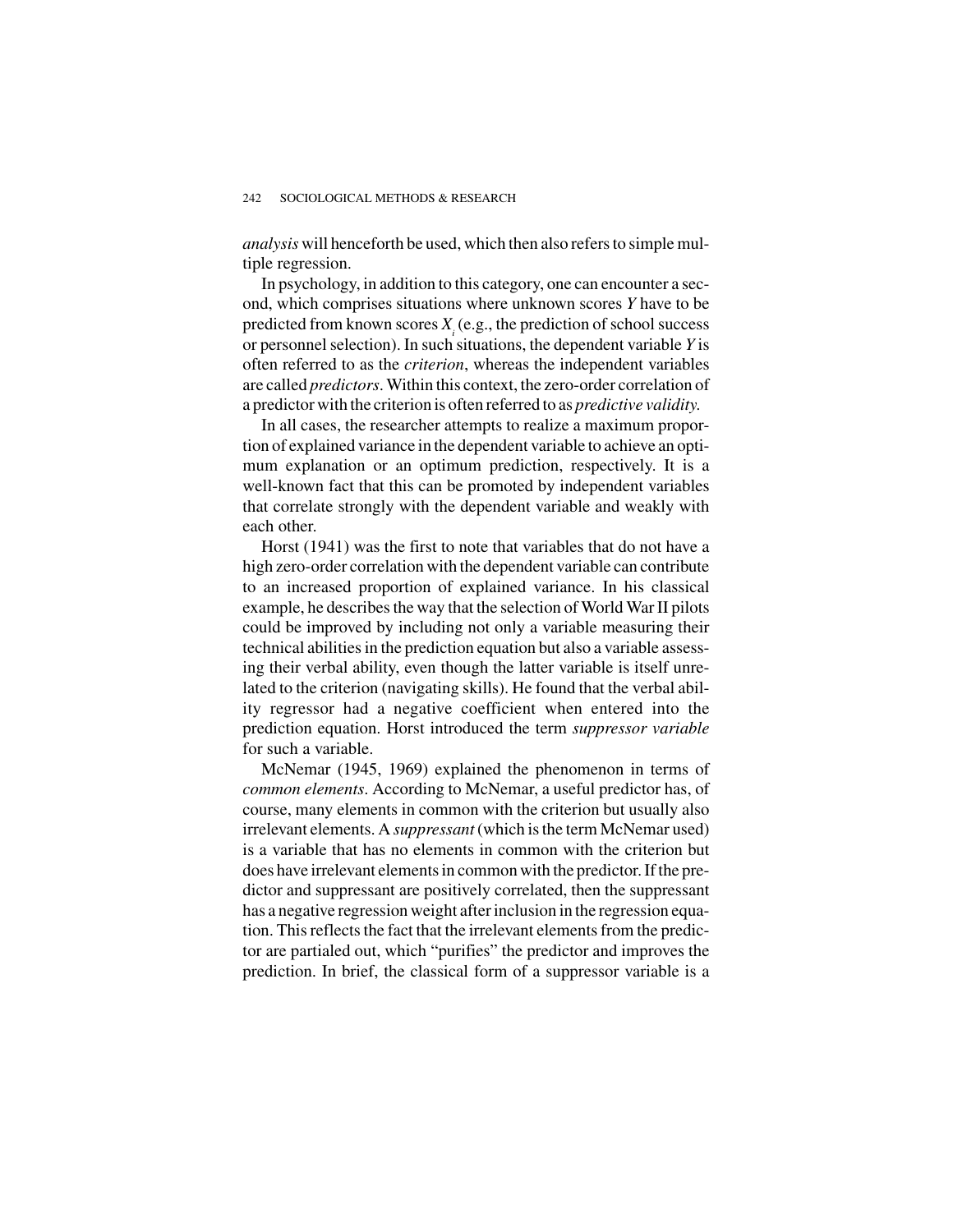variable that does not correlate with the dependent variable but does correlate with one or more independent variables.

It is no accident that the suppressor phenomenon was discovered in a study in which an optimization was sought for the prediction of a dependent variable, a typical psychological situation, or that it was the psychological literature in particular where this phenomenon caught attention. Suppressor variables are rarely associated with the application of multiple regression in explanatory studies, including path analysis. This is not surprising since the practical relevance of suppressor variables lies in their ability to increase the predictive power of another variable, whereas the main aim of path analysis is to test explanatory models of the relations between variables or theoretical concepts. Because, for path analysis, one usually has to confine oneself to selecting variables considered possibly of explanatory value, one is unlikely to include a variable of no apparent significance but only seeming to increase the explanatory significance of another variable.

Thus, the appearance of suppressor variables in a path model seems to be inherently contradictory. In this article, however, we will demonstrate with some examples that suppressor variables in path analysis, usually unintentionally, can indeed play an important role. It is important to acknowledge a suppressor structure in path analyses as well. After recognizing the phenomenon, one cannot discard suppressors when interpreting the results. We will also pay attention to these aspects.

## *TYPES AND DEFINITIONS OF SUPPRESSOR VARIABLES*

Before we can illustrate the occurrence of suppressor variables in path analyses, it is necessary to describe the characteristics of a suppressor variable more clearly. There is more to it than is immediately obvious from the brief characterization above. On the contrary, the definition and characteristics of suppressor variables have been the subject of debate for several decades (Meehl 1945; Darlington 1968; Conger and Jackson 1972; Conger 1974; Cohen and Cohen 1975; Tzelgov and Stern 1978; Velicer 1978; Tzelgov and Henik 1981, 1985, 1991; Holling 1983; Smith, Ager, and Williams 1992).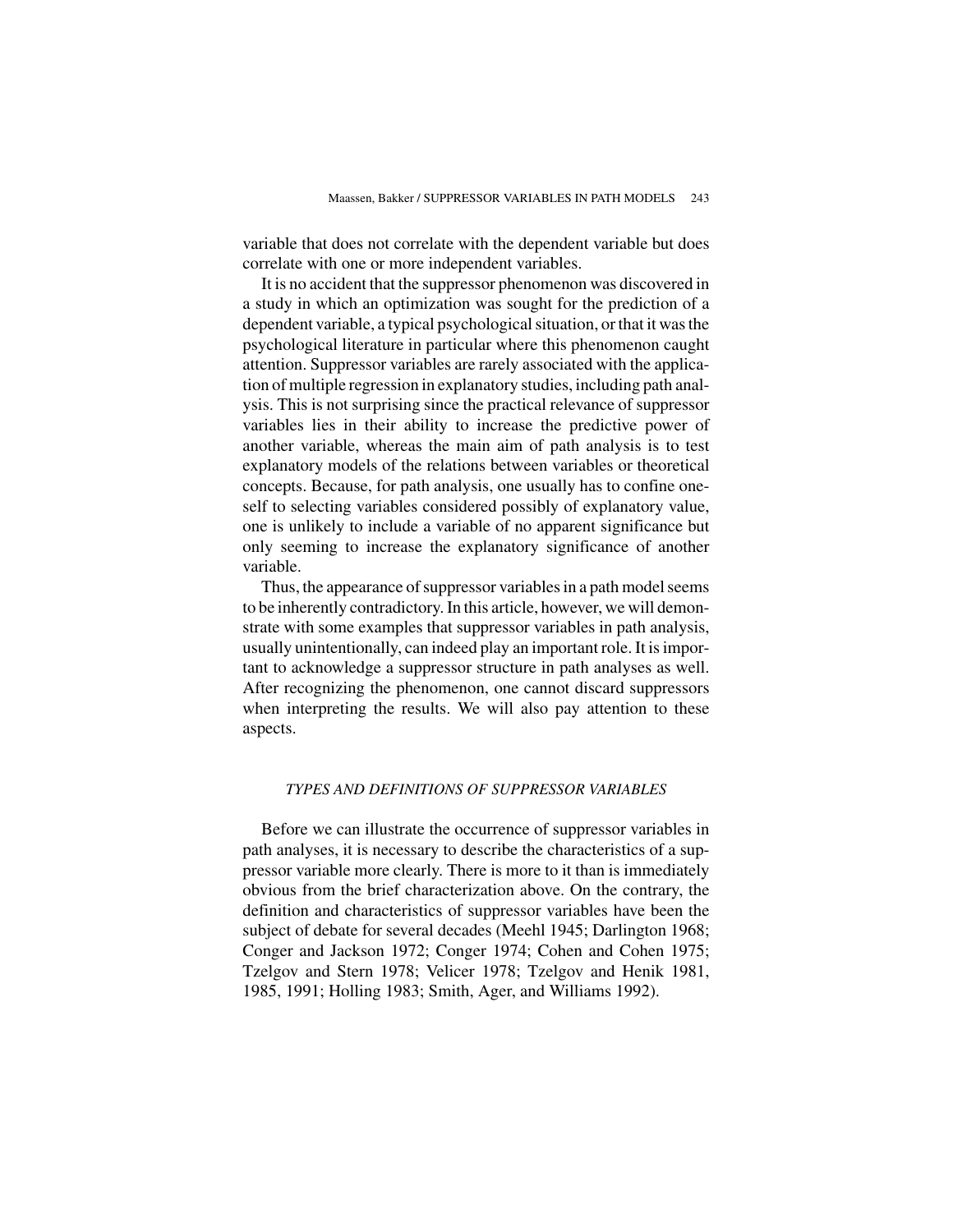| Suppressor       | 1<br>$r_{\rm y1}$ | 2<br>$r_{y2}$ | 3<br>$r_{12}$ | $\overline{4}$<br>$b_{\text{v1.2}}$ | 5<br>$b_{\text{y2.1}}$ | 6<br>$r_{v(1.2)}^2$ | $r_{y(2,1)}^2$ | 8<br>$R_{\nu,12}^2$ |
|------------------|-------------------|---------------|---------------|-------------------------------------|------------------------|---------------------|----------------|---------------------|
| <b>Situation</b> | $(r_{\rm v1}^2)$  | $(r_{v2}^2)$  |               |                                     |                        |                     |                |                     |
| Classical        | .40<br>(.16)      | .00<br>(.00)  | .707          | .800                                | $-.566$                | .320                | .160           | .320                |
| Negative         | .50<br>(.25)      | .10<br>(.01)  | .710          | .865                                | $-.514$                | .371                | .131           | .381                |
| Reciprocal       | .50<br>(.25)      | .30<br>(.09)  | $-.270$       | .627                                | .469                   | .364                | .204           | .454                |

**TABLE 1: Examples of Suppressor Situations**

NOTE: See Velicer (1978, Table 1).

As it became clear that Horst's (1941) example was no more than a borderline case, seldom encountered in daily practice in its pure form, it was apparent that McNemar's (1969) explanation refers to more situations. A detailed, formal definition was therefore required, capable of representing the various situations in which suppression of irrelevant information occurs. As an introduction to these definitions, we present a few examples to show the typical outcomes for the estimates of the regression parameters resulting from the suppression phenomenon. The examples are displayed in Table 1 and are based on Velicer (1978, Table 1). Velicer limited himself to three-variable situations (with a dependent variable *Y* and two independent variables, which will be referred to as  $X_1$  and  $X_2$ ).

Columns 1, 2, and 3 of Table 1 include the bivariate correlations of three fictitious examples. Standardized partial regression coefficients are shown in columns 4 and 5; columns 6 and 7 refer to semipartial correlations (i.e., the correlations between *Y* and an independent variable from which the influence of another independent variable is partialed out). The additivity of the orthogonal variance components is a known relationship in multiple regression theory:

$$
R_{y.12}^2 = r_{y1}^2 + r_{y(2.1)}^2 = r_{y2}^2 + r_{y(1.2)}^2.
$$
 (1)

This relationship can be recognized in Table 1: column 8 = column 1 (value between parentheses) + column  $7 = \text{column } 2$  (value between parentheses) + column 6.

From Table 1, the following observations can also be made: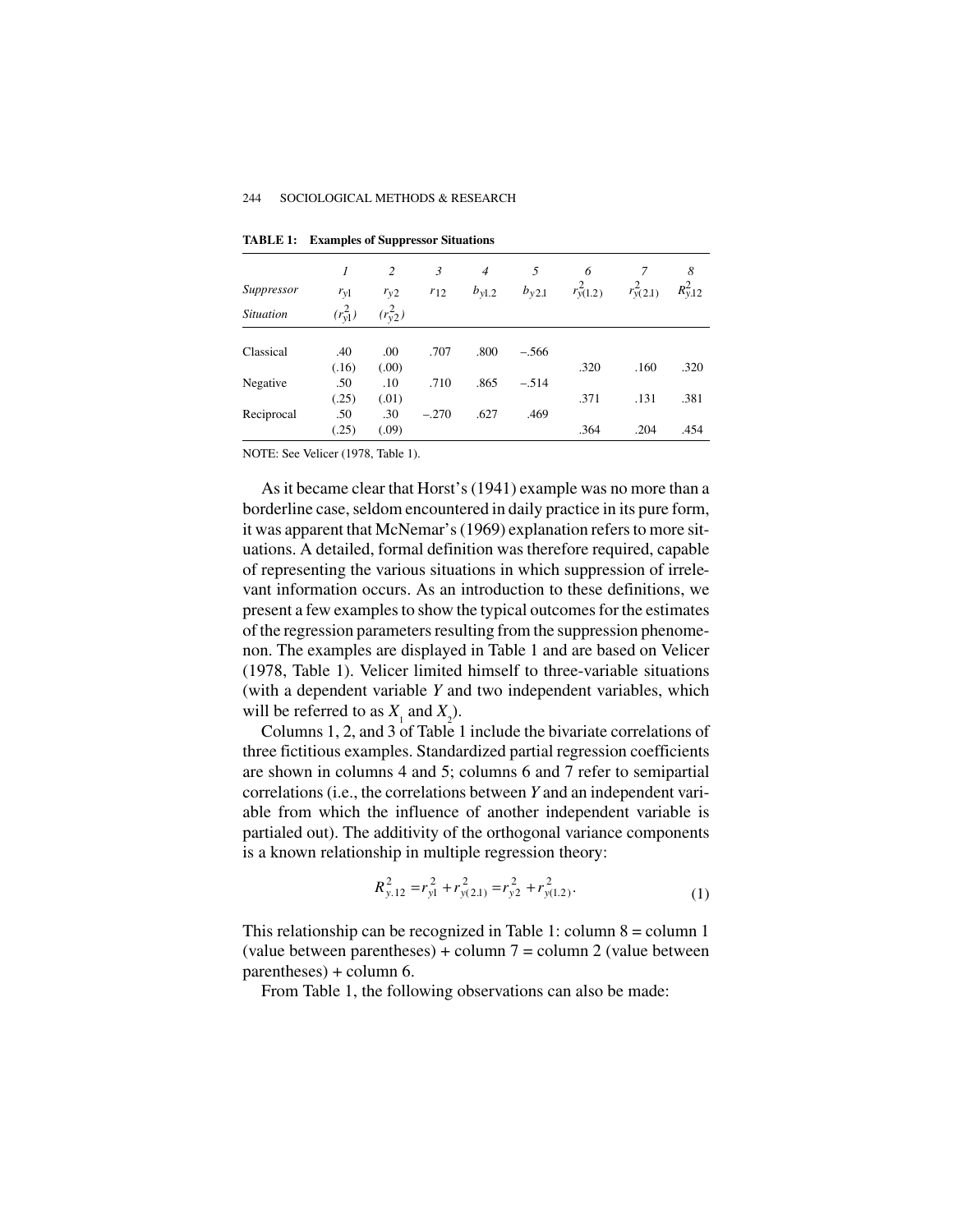- 1. The first example illustrates the *classical* suppressor condition mentioned above.
- 2. In the second example, two independent variables have a positive zero-order correlation with the dependent variable and correlate positively with each other. One of them receives a negative regression weight. This situation is referred to as *negative suppression*. Although the suppressor has relevant information in common with *Y*, they share fewer common elements than the common elements of irrelevant information shared by the suppressor and the other predictor.
- 3. The third situation concerns two variables that can act as good predictors. They also share, however, information that is irrelevant to *Y*, but with an opposite orientation. When both variables are included in the regression equation, they suppress a part of each other's irrelevant information. This case is called *reciprocal suppression*.
- 4. In all situations displayed in Table 1, it can be seen that after the inclusion of a second predictor, the absolute value of the regression coefficient increases.
- 5. In all situations displayed in Table 1, the squared semipartial correlation between  $Y$  and a variable  $X_i$  from which the other variable is partialed out exceeds the proportion of the variance of *Y* explained by *Xi* .

In the examples listed above, the suppressor phenomenon is clearly expressed in the results. However, the phenomenon can be masked by other effects, such as sample fluctuations, measurement errors, and the direction in which variables have been scaled. These influences may complicate identification of the suppressor phenomenon. For reasons of simplicity, we have not distinguished between population and sample or referred to measurement errors or the scaling of the variables. With reference to the latter, it should be noted that every numerical example is characterized by a pattern of correlations and is also representative of situations where that pattern appears after rescaling the variables.

Researchers searching for a definition of the suppressor phenomenon were aware of these effects and tried to protect their definitions from them. Darlington (1968) provided the following definition: If every independent variable, having within the population a correlation with the dependent variable unequal to zero, is scored such that this correlation becomes positive, then a suppressor variable is defined as a variable that—after inclusion in the regression equation—acquires a negative weight for the population. Thus, with this definition, *negative*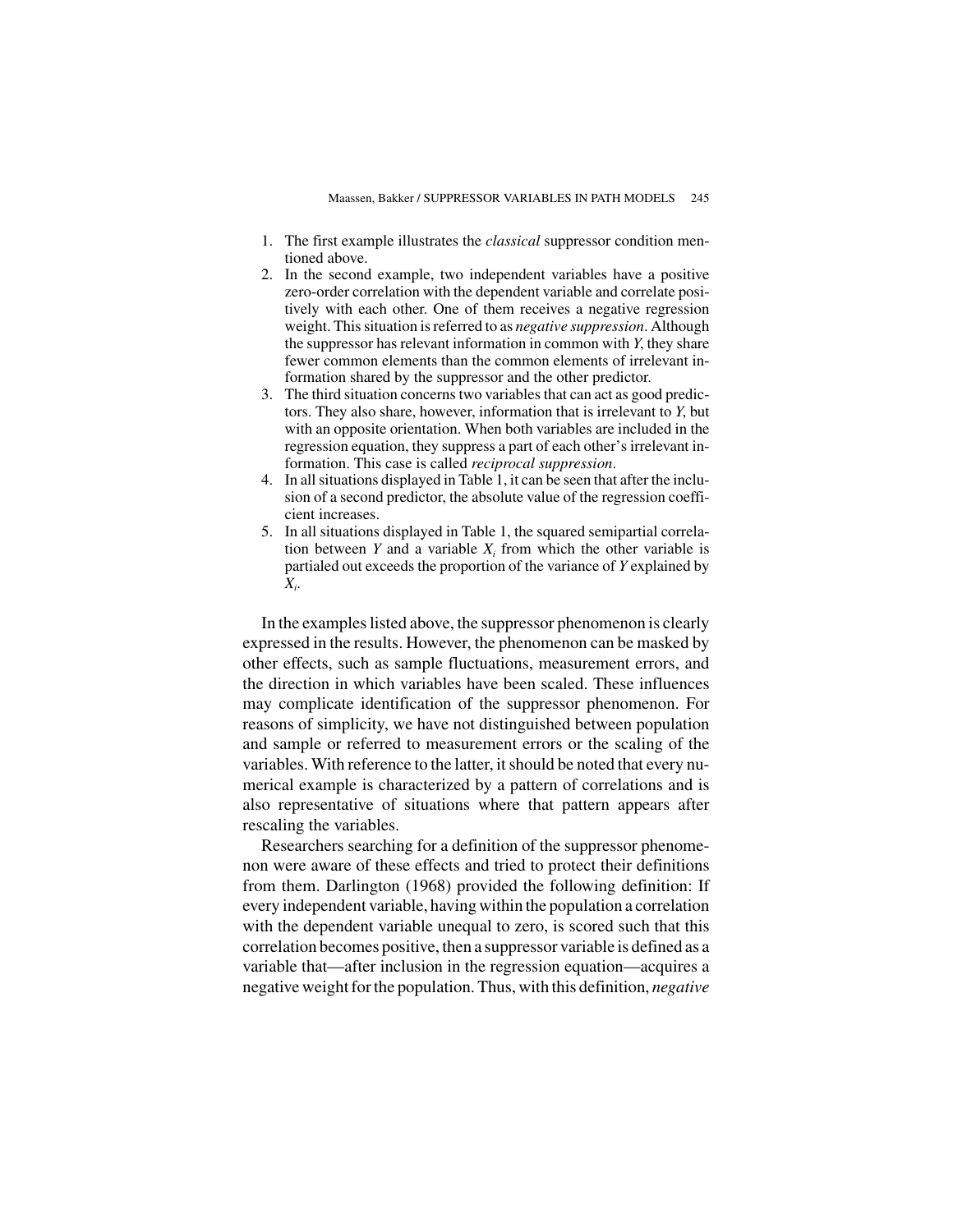*suppression* was added to the classical form of the suppressor phenomenon.

Conger (1974) used the characteristic mentioned under (4) as a starting point for his definition of a suppressor variable:

A suppressor variable is defined to be a variable that increases the predictive validity of another variable (or set of variables) by its inclusion in a regression equation. This variable is a suppressor only for those variables whose regression weights are increased. (P. 36)

In a formula, variable  $X_2$  is a suppressor for predictor  $X_1$  (in relation to criterion *Y*) if

$$
\beta_1 \cdot r_{y1} > r_{y1}^2. \tag{2a}
$$

Conger (1974) then scrutinized the situations that satisfy his definition, leading him to discover a third category of suppressor variables: *reciprocal suppressors*.

Velicer (1978:956) argued that a zero-order correlation and a regression coefficient are not wholly comparable and took characteristic (5) as the point of departure for his definition: A suppressor variable is an independent variable for which the squared zero-order correlation with the dependent variable is lower than the squared semipartial correlation between this independent variable and the dependent variable from which the other independent variables are partialed out.

Velicer (1978) observed that this definition can be applied to each of the three types of suppressor variables discussed by Conger (1974). The advantages of the definition are that it is based on a comparison of proportions of explained variance, and it is consistent with stepwise regression procedures. (Smith et al. [1992] emphasize additional advantages of Velicer's definition.) A disadvantage mentioned by Velicer himself is that "the definition will identify when a suppressor variable is present, but not specifically which variable is the suppressor. Designation of a variable as the suppressor would require knowledge of how a suppressor variable works" (p. 958). Tzelgov and Stern (1978) have shown that Conger's definition is more comprehensive than the definition of Velicer. They showed that there are situations when a variable that is designated a negative suppressor with respect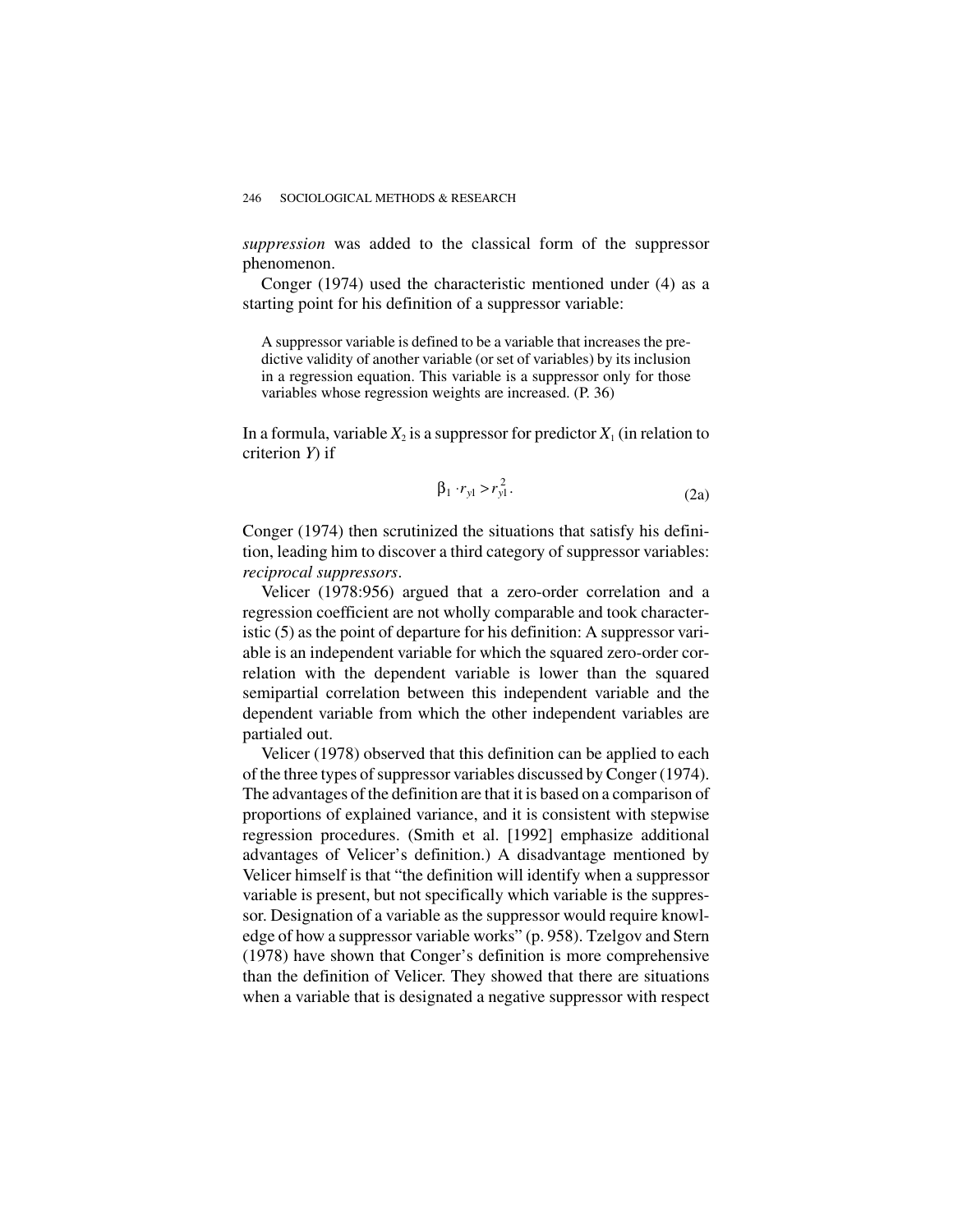

**Figure 1: General Path Model for Three Variables**

to another variable, according to Conger, does not meet Velicer's definition. We will elaborate on this point later.

The suppressor phenomenon not only shows up in three-variable situations. The definitions of Velicer (1978) and Conger (1974) are also applicable to situations with more than two independent variables. Suppose that, in such a situation, variable *S* meets Velicer's definition of a suppressor variable. With the help of formula (1), one can show that a linear composite of the other independent variables meets this definition as well. Thus, the linear composite can also be seen as the suppressor of variable *S*. In other words, it is possible for multiple independent variables in combination with each other to produce a suppressor effect.

Conger's (1974) definition can also be expanded to situations with more than two independent variables (Tzelgov and Henik 1991). Suppose a researcher has divided his or her independent variables into two disjunct sets. Variable *P* is the linear composite of independent variables from one set that explains *Y* optimally (according to the multiple regression technique). The correlation between *P* and *Y* is then equal to the multiple correlation coefficient  $R_{\nu p}$ . *S* is the linear composite of independent variables from the other set that optimally explains *Y* (with  $R_{\mu}$  as the multiple correlation coefficient). Suppose further that  $β<sub>p</sub>$  and  $β<sub>s</sub>$  are the regression coefficients of the variables *P* and *S*, respectively, in the multiple regression of *Y* on *P* and *S*. In this case, a suppression situation occurs, and *S* is the suppressor variable with regard to *P* if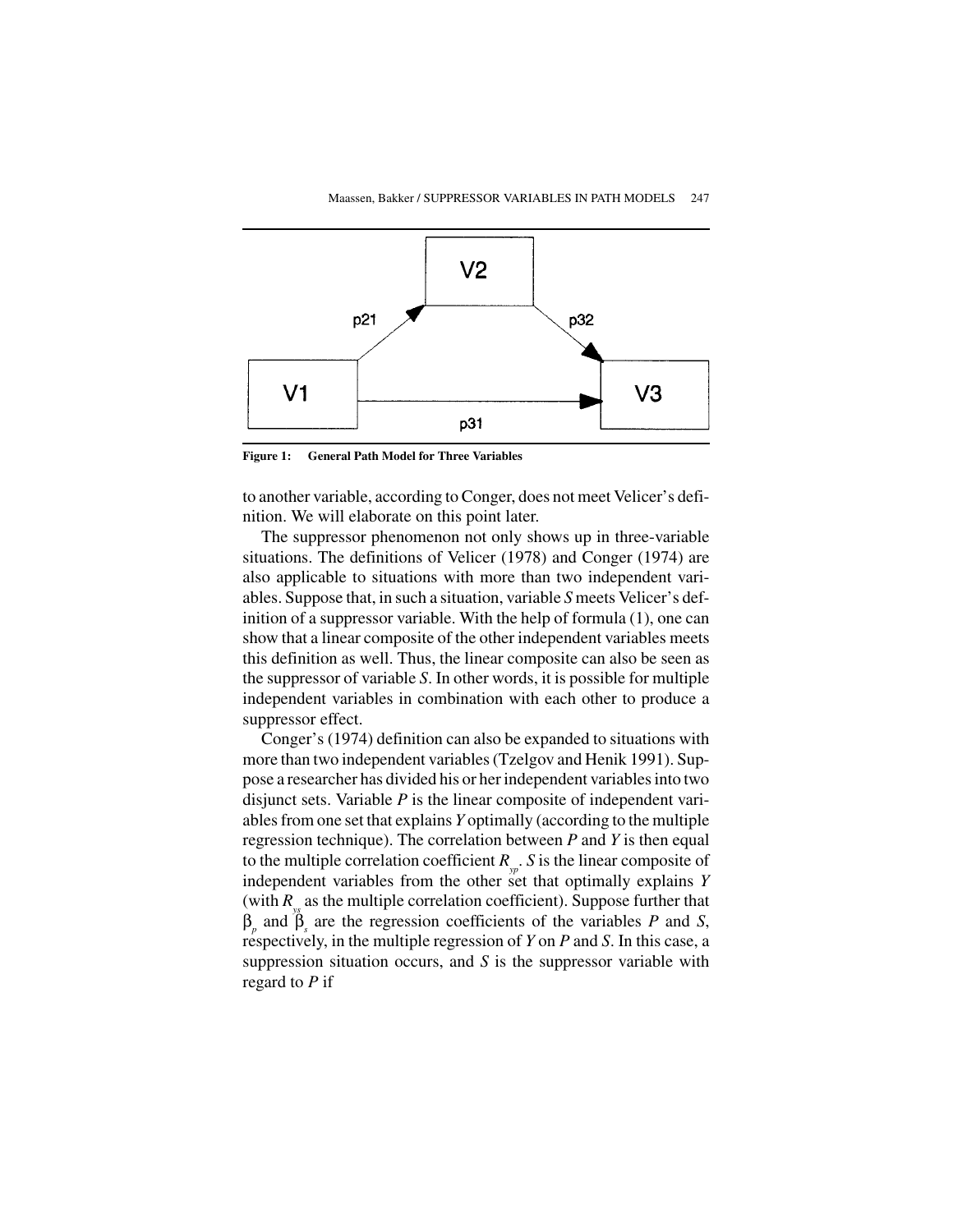$$
\beta_p > R_{yp}.
$$
 (2b)

#### *SUPPRESSOR VARIABLES IN PATH MODELS*

Before discussing the examples, we shall first outline the implications of the definition of suppression for the parameters in a path model. This will help later recognition of the phenomenon. Conger's (1974) definition allows an easy comparison between regression and path coefficients, and because of this advantage, we will use his definition as a point of departure. For the moment, we assume a saturated three-variable model as depicted in Figure 1. Because the difference between dependent and independent variables in path analyses is rather vague, the variables will be denoted as  $V_1$ ,  $V_2$ , and  $V_3$ , and regression coefficients will be indicated with *p*s. Furthermore, we assume that both explanatory variables  $V_1$  and  $V_2$  are scaled such that  $r_{13}$  and  $r_{23} > 0$ . Path analysis now produces the following equations (see Pedhazur 1982:594):

$$
r_{12}=p_{21}
$$

and

$$
r_{13} = p_{31} + p_{32} \cdot p_{21},
$$
  
\n
$$
r_{23} = p_{32} + p_{31} \cdot p_{21}.
$$
 (3)

First, we examine the case in which the endogenous explanatory variable  $V_2$  plays the role of suppressed variable. According to Conger (1974), in this case,  $p_{32} > r_{23} > 0$ . It follows that  $r_{23} - r_{13} \cdot r_{12} > r_{23} (1 - r_{12}^2)$ , or  $r_{23} - r_{13} \cdot r_{12} > r_{23} - r_{23} \cdot r_{12}^2$ , or

$$
r_{13} \cdot r_{12} < r_{23} \cdot r_{12}^2. \tag{4}
$$

Using equations (3) and (4), we shall analyze the different possible combinations of values for  $p_{31}$  and  $p_{21}$ . The second equation of system (3) makes it clear that neither  $p_{31}$  nor  $p_{21}$  can be equal to 0, since then  $r_{23} = p_{32}$ , and thus there would be no suppression. In addition,  $p_{31}$  and  $p_{21}$  cannot be of the same sign, because then it would follow that  $p_{32} < r_{23}$ .

This leaves only two possibilities: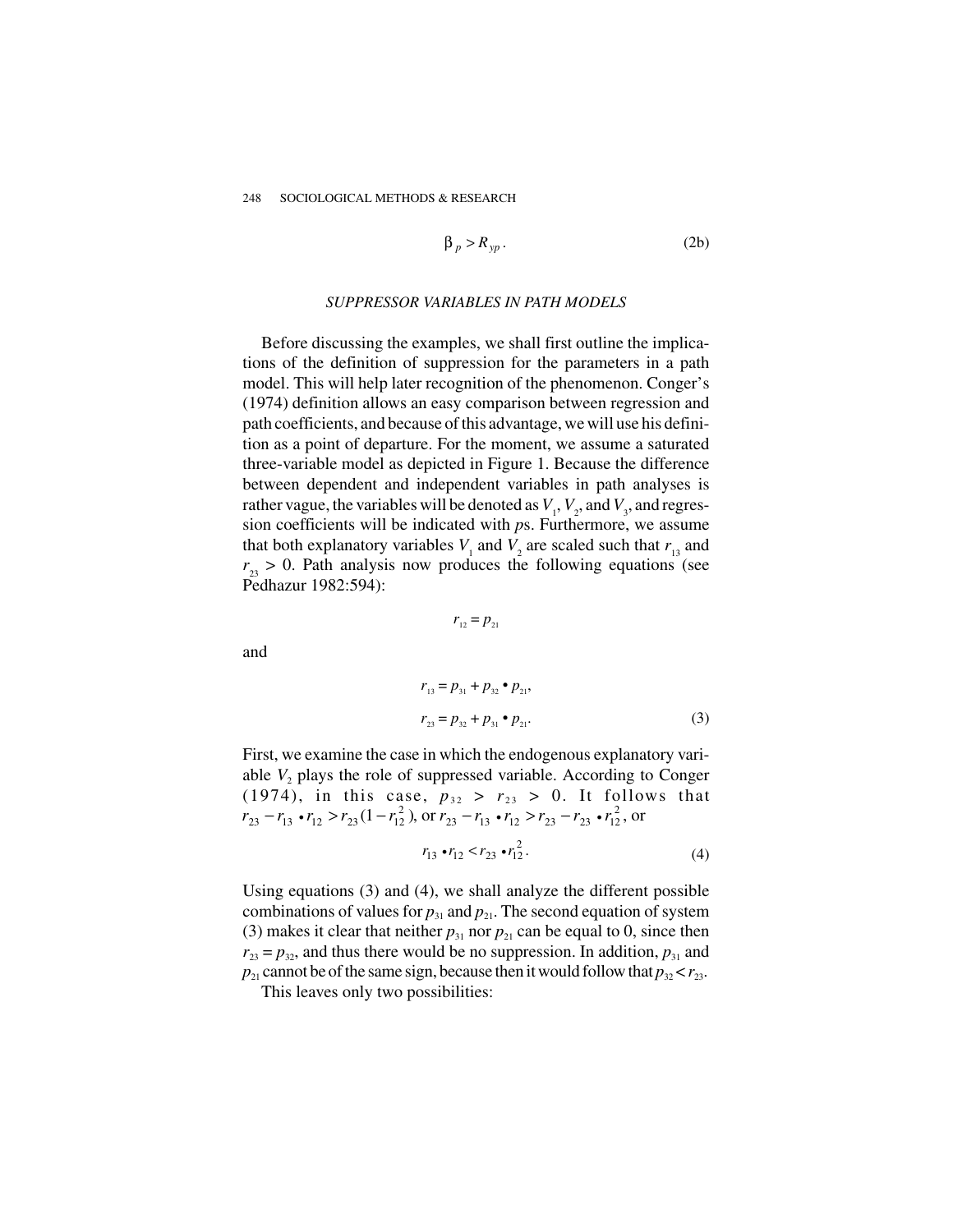(a)  $p_{32} > 0$ ,  $p_{31} < 0$ , and  $p_{21} > 0$ . In this case, there is *negative* suppression. The correlation between  $V_2$  and  $V_3$  is partly based on a negative effect as a consequence of a spurious relationship. From equation (4), we can deduce a relationship between the correlation coefficients. From  $r_{12}$  > 0, it follows that

$$
r_{12} > \frac{r_{13}}{r_{23}}.\tag{4a}
$$

In this situation,  $V_1$  is also a suppressed variable if  $p_{31} < -r_{13}$ . In this case,  $V_1$  and  $V_2$  are the suppressor and suppressed variable for each other. In the specific case  $r_{13} = 0$ , there is *classical* suppression.

(b)  $p_{32} > 0$ ,  $p_{31} > 0$ , and  $p_{21} < 0$ . This is a case of *reciprocal* suppression. The correlation between  $V_2$  and  $V_3$  is again partly based on a negative effect as a consequence of a spurious relationship. Note that  $r_{12} < 0$  automatically fulfills equation (4). In terms of correlation coefficients, this situation can be characterized as

$$
r_{13} > 0
$$
,  $r_{23} > 0$ , and  $r_{12} < 0$ .

Furthermore, from the first equation of system (3), it follows that  $p_{31}$  >  $r_{13}$ , so that variable  $V_1$  is also suppressed.

If also  $r_{12} = 0$ , the borderline case of classical suppression appears.

Second, we will examine the case in which exogenous variable  $V_1$ plays the role of suppressed variable. According to Conger (1974), it follows that  $p_{31} > r_{13} > 0$ . We now analyze the possible values for  $p_{32}$  and  $p_{21}$ . Here we only have to examine those cases in which  $p_{32}$  and  $p_{21}$  have a different sign:

- (b')  $p_{31} > 0$ ,  $p_{32} > 0$ , and  $p_{21} < 0$ . This coincides with case *b*, the situation of *reciprocal* suppression. The correlation between  $V_1$  and  $V_3$  is now partially the consequence of a negative indirect effect. If, in addition,  $r_{23} =$ 0, then the borderline case of classical suppression appears.
- (c)  $p_{31} > 0$ ,  $p_{32} < 0$ , and  $p_{21} > 0$ . In this case, there is negative suppression. The correlation between  $V_1$  and  $V_3$  is partly the consequence of a negative indirect effect. As in the case for inequality (4a), it can be deduced for this situation that

$$
r_{12} > \frac{r_{23}}{r_{13}}.\tag{4b}
$$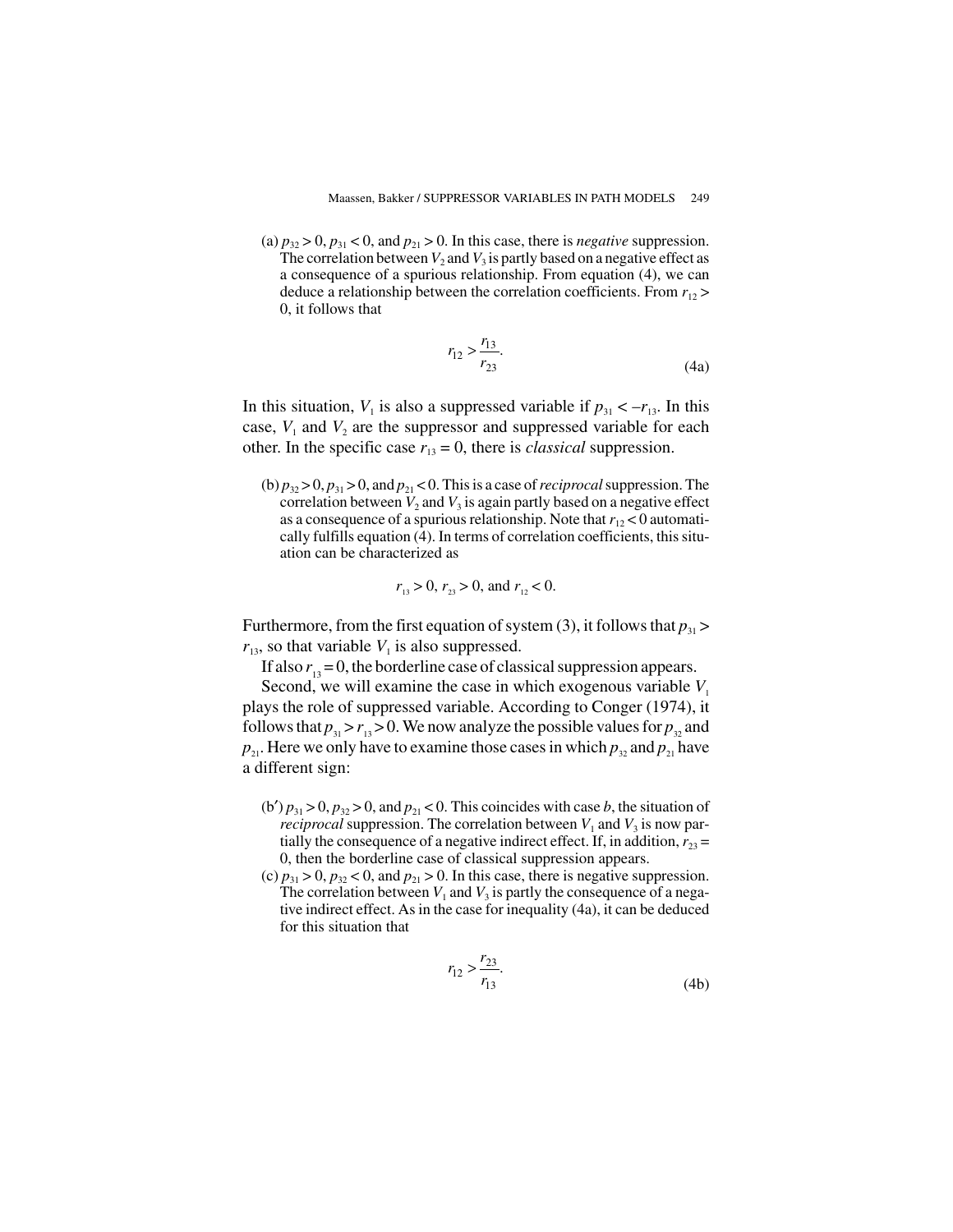$V_2$  is also a suppressed variable if  $p_{32} < -r_{23}$ .  $V_1$  and  $V_2$  are the suppressor and suppressed variable for each other. If also  $r_{23} = 0$ , then the classical variant of suppression occurs.

### *DIFFERENCES BETWEEN ANALYSES WITH AND WITHOUT LATENT VARIABLES*

If possible, path analyses should be applied to latent theoretical concepts. These analyses entail the advantage that the intercorrelations of the latent concepts are corrected for attenuation as a consequence of measurement errors, because of which they are estimated higher than in models with only observed variables. The question is whether, with regard to the occurrence of the suppressor phenomenon, we can expect differences between analyses with and without latent variables. If  $\rho_{ii}$  is the reliability of variable  $X_i$ , the well-known formula for attenuation correction (McNemar 1969:172) can be imported into the inequalities (4a) and (4b). In the threevariable situation and the most prevalent case of negative suppression, this converts inequality (4a) into

$$
\frac{r_{12}}{\rho_{22}} > \frac{r_{13}}{r_{23}},\tag{5a}
$$

if the explanatory variable  $V_2$  plays the role of suppressed variable. Thus, the value of the left-hand term is increased inversely proportionally to the reliability of the suppressed variable, whereas the quotient in the right-hand term does not change. If variable  $V_1$  plays the role of suppressed variable, inequality (4b) is applicable, which changes into

$$
\frac{r_{12}}{\rho_{11}} > \frac{r_{23}}{r_{13}}.\tag{5b}
$$

If an analysis with latent variables entails correction for measurement errors in the suppressed variable, the probability that a suppressor effect will appear increases.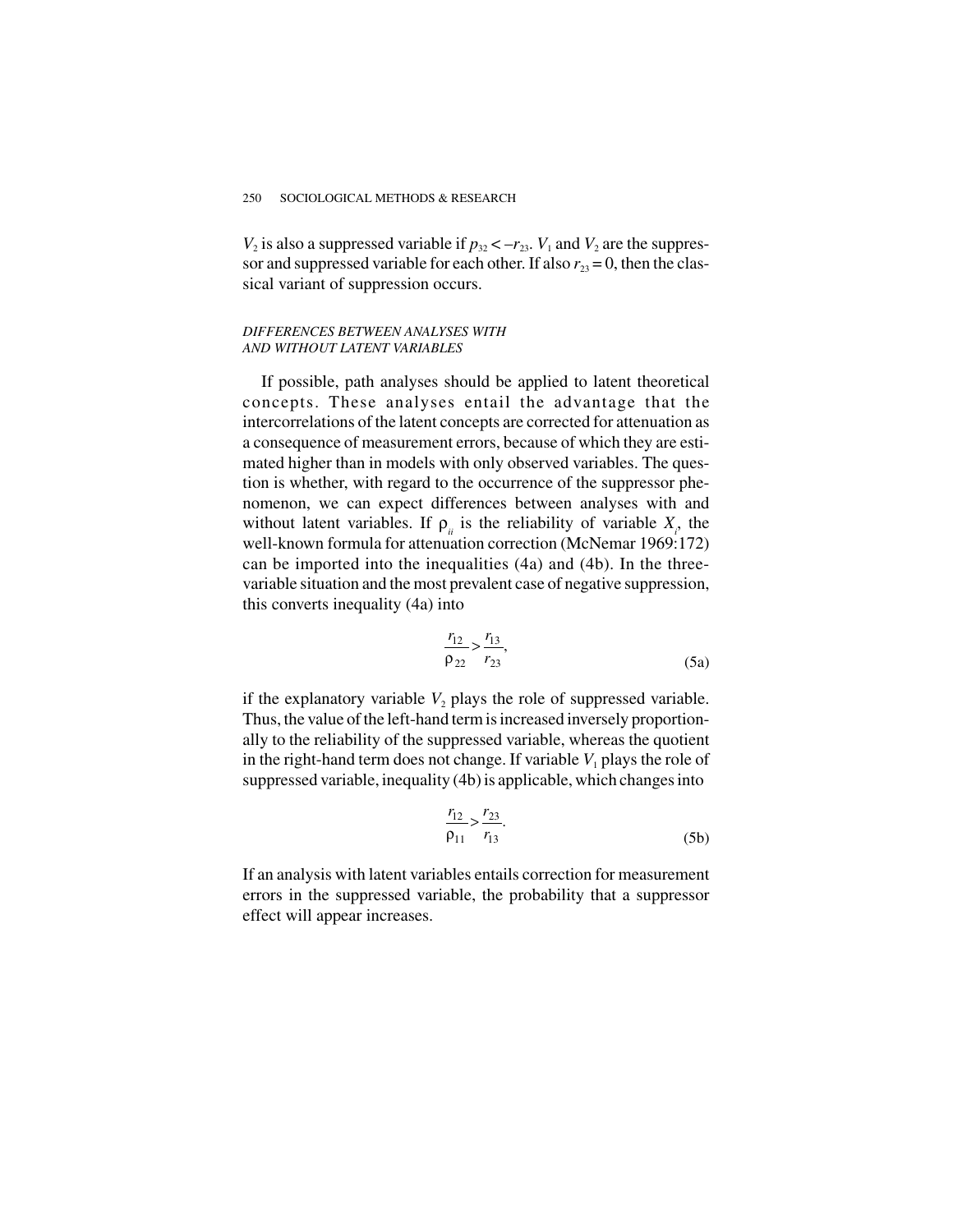

**Figure 2: Path Model for Example: Purchase of a Second Car** SOURCE: Nie et al. (1975).

**TABLE 2: Path Analysis Outcomes of the Example: Purchase of a Second Car (see Figure 2)**

|                                                                              |              |                              |  | 2 3 4 5 6 |      |      |                                                              |              |  |
|------------------------------------------------------------------------------|--------------|------------------------------|--|-----------|------|------|--------------------------------------------------------------|--------------|--|
|                                                                              | $r_{31}$     | $r_{32}$                     |  |           |      |      | $r_{12}$ $b_{31.2} = b_{32.1} = r_{3(1.2)}^2$ $r_{3(2.1)}^2$ | $R_{3,12}^2$ |  |
|                                                                              | $(r_{31}^2)$ | $(r_3^2)$                    |  | P31       | P32  |      |                                                              |              |  |
| $V3$ = purchase of a second car, $VI$ = need for a second car, $V2$ = income |              |                              |  |           |      |      |                                                              |              |  |
|                                                                              |              | $.08 \t .55 \t -.32 \t .285$ |  |           | .641 |      |                                                              |              |  |
|                                                                              | (.006)       | (.302)                       |  |           |      | .073 | .369                                                         | -376         |  |

#### *SUPPRESSING OR MASKING VARIABLE?*

Related to the concept of suppressor variable is the concept of *masking variable*. We will illustrate this with a fictitious example borrowed from Nie et al. (1975:305). In the example, the *purchase of a second car* is the dependent variable, and the *need for a second car* and *income* are the independent variables. The central question is to what extent the purchase of a second car is influenced by the need for a new car, and one assumes of course a positive influence. The model and the data for this example are displayed in Figure 2 and Table 2, respectively.

The low correlation between need for a second car and purchase of a second car will amaze most people. However, if the variable *income* is included in the analysis, then the picture becomes clearer. The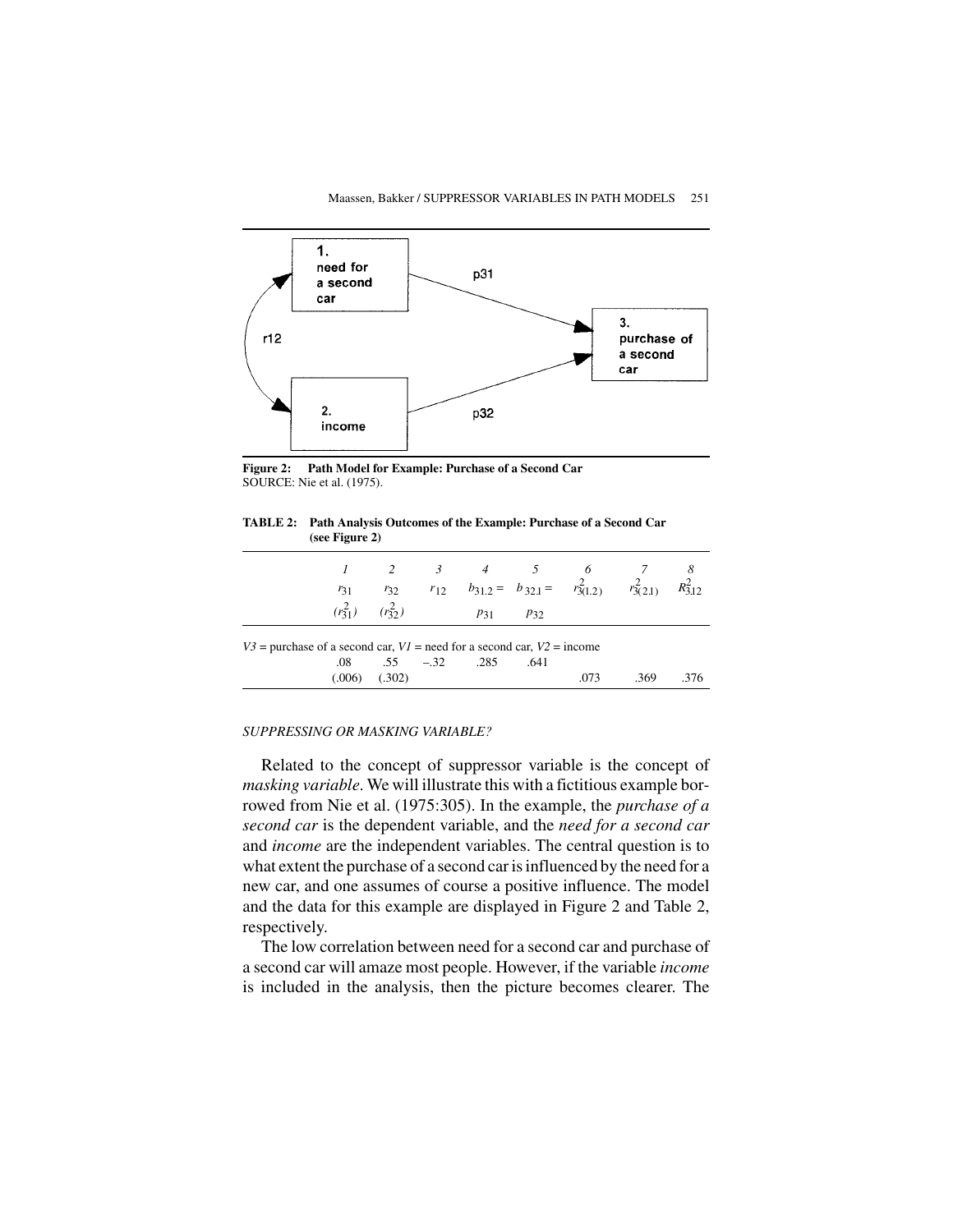height of the income correlates positively with the purchase of a second car but appears to correlate negatively with the need for it. By including income in the analysis, the information in the need for a second car that *masks* the correlation with purchasing a second car is filtered out. The partial correlation between the need for a second car and the purchase of a second car is .32, after eliminating the differences in income. In algebraic terms, this example can be seen as a classical suppression situation or as a borderline case of reciprocal suppression. However, the variable that, from a classical perspective, would have been regarded as the suppressor is here—with respect to content—the most important explanatory variable, whereas the independent variable with the largest predictive validity plays the role of suppressor. It was probably this reversion that led Nie et al. (1975) to feel the need for a new term: *masking variable*.

#### *EXAMPLES*

### *EXAMPLE 1: OPINIONS ABOUT THE UNEMPLOYED*

The first example is derived from a study of public opinion concerning the unemployed (Maassen and De Goede 1989, 1991). As part of this research, a model was tested for the factors that affect people's opinions of those out of work (Maassen 1997; Maassen and De Goede 1989). The complete model is displayed in Figure 3. The dependent variables in this model are two latent concepts: the respondents' perception of the vitality of the unemployed (*IMGVIT*) and their perception of the integrity of the unemployed (*IMGINT*). Both concepts are indicated by 12 items; 10 of these items have a substantial loading on the first concept and the other 2 items on the second concept. The model proposes that these two perceptions can be explained by three observed variables, assumed to be capable of being assessed without measurement error, and three latent concepts. The three variables first mentioned are as follows: age (*AGE*), educational level (*EDUCAT*), and a dichotomous variable (*NOWORK*) that indicates whether the respondent himself or herself is in receipt of a social benefit for being unemployed, either through redundancy or incapacitation. The three latent concepts are as follows: authoritarianism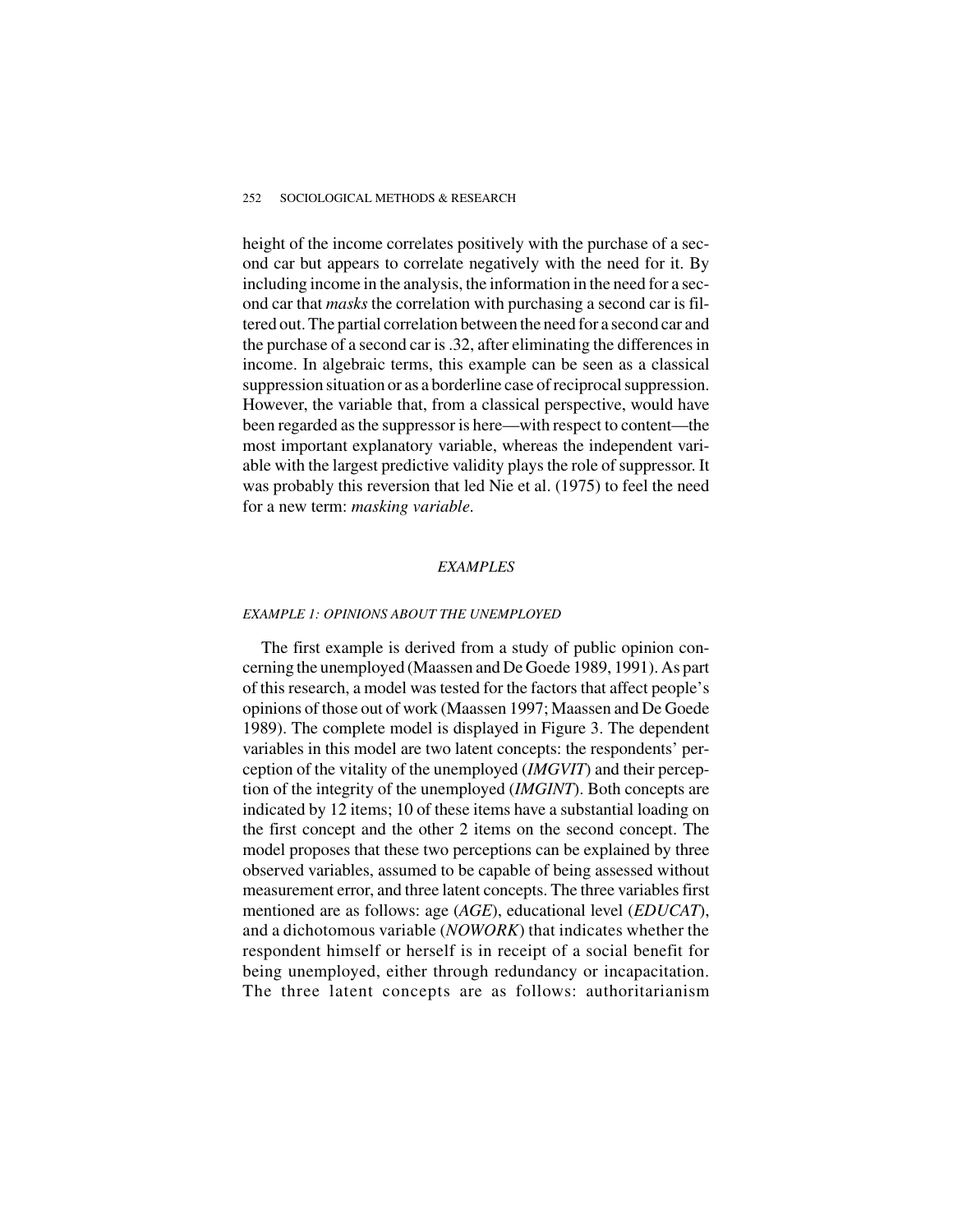

**Figure 3: Path Model for Example 1: Opinions on the Unemployed**

(*AUTHOR*), measured with a total score of seven items from Adorno's F-scale (Adorno et al. 1950); political preference (*SOCIAL*), indicated by two items; and evaluation of the quality of social services for jobless people (*JUGSOC*), also indicated by two items. For more details about the construction and properties of the model, see Maassen and De Goede (1989) and Maassen (1991, 1996, 1997).

For this example, we direct our attention to the mutual relationships between *AGE*, *AUTHOR*, and *IMGVIT*. The underlying hypotheses are the following:

- 1. With increasing age, individuals more strongly believe that citizens should conform to traditional norms. There exists a positive relationship between age and authoritarianism.
- 2. The more authoritarian one's attitude, the stronger the opinion that citizens should conform to traditional norms, particularly that one should support oneself through paid labor. In other words, there is a negative relationship between authoritarianism and opinion on the unemployed.
- 3. Following from Hypotheses 1 and 2: People hold more negative views on the unemployed as they get older.

This example can be regarded as representing an extensive class of opinion or attitude studies because, in path models for this type of research, most researchers would be inclined to include such variables as age and authoritarianism or comparable variables (e.g., rigidity or conservatism).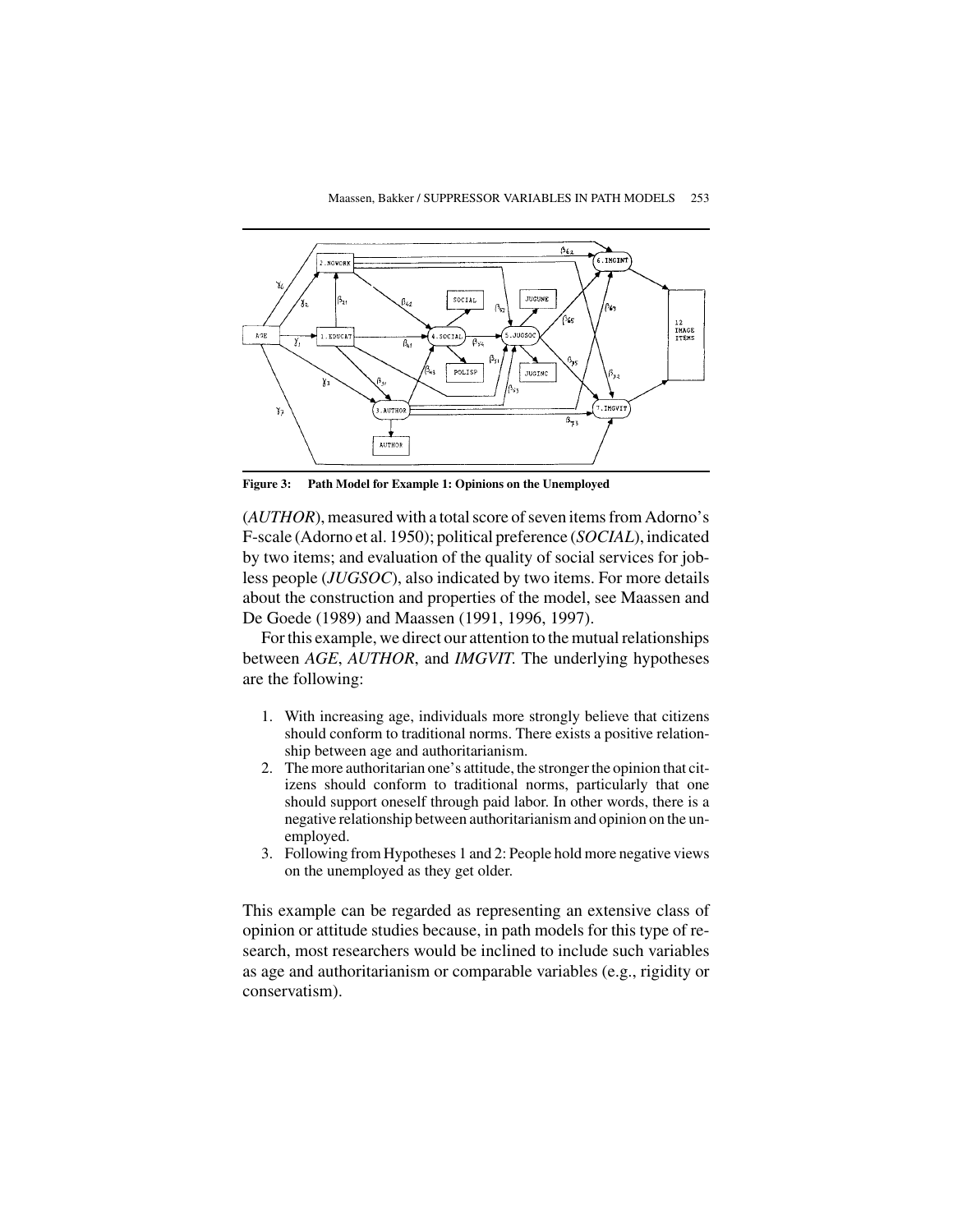|                |         | Model With Only<br>Observed Variables (Figure 1) | Model With Latent<br>Variables (Figure 3) |                   |         |                                   |         |
|----------------|---------|--------------------------------------------------|-------------------------------------------|-------------------|---------|-----------------------------------|---------|
|                | I. AGE  | 2. AUTHOR                                        | 3. IMGVIT                                 |                   |         | 0. Age $\beta$ . Author 6. Imgvit |         |
| AGE            |         | .317                                             | .017                                      | Age               |         | .322                              | .177    |
| <i>AUTHOR</i>  | .317    |                                                  | $-.426$                                   | Author            | .441    |                                   | $-.653$ |
| <i>IMGVIT</i>  | $-.118$ | $-.421$                                          |                                           | Imgvit            | $-.114$ | $-.601$                           |         |
| $r_{3i}^2$     | .014    | .177                                             |                                           | $r_{6i}^2$        | .013    | .361                              |         |
| $r_{3(i,j)}^2$ | .000    | .164                                             |                                           | $r_{6(i. jkl)}^2$ | .025    | .336                              |         |
| $R_{3,12}^2$   | .178    |                                                  |                                           | $R_{6.0235}^2$    | .467    |                                   |         |

**TABLE 3: Path Analysis Outcomes of Example 1: Opinions on the Unemployed**

NOTE: Correlations (below main diagonal) and path coefficients (above main diagonal) are shown in three-variable submodels with only observed variables (Figure 1) and with latent variables (Figure 3). Path coefficients are italicized.

For reasons of comparison, we also present the results of a strongly simplified analysis, in which the path model is limited to the variables *AGE*, *AUTHOR*, and *IMGVIT*. In addition, it is assumed that not only *AGE* but also *AUTHOR* and *IMGVIT* are assessed without measurement errors, using the total score of the 7 items from Adorno's F-scale and the total score of the 10 items indicating *IMGVIT* as alternative measures for *AUTHOR* and *IMGVIT*, respectively. The model is displayed in Figure 1, in which  $V_1 = AGE$ ,  $V_2 = AUTHOR$ , and  $V_3 =$ *IMGVIT*. The correlations between these three variables can be found in the left-hand panel of Table 3 (below the diagonal). The estimates of the path coefficients resulting from classical path analysis can be found above the diagonal.

The right-hand panel of Table 3 presents the values of the correlations and the path coefficients of the three variables, estimated by a LISREL analysis of the model presented in Figure 3. As can be seen from this table, in both cases, the correlations between the three concepts are consistent with the hypotheses (i.e., the correlation between *AGE* and *IMGVIT* is negative). In the simple model, the value of the path coefficient between both variables is approximately 0 (nonsignificant: *t* = .527, *p* = .598), and the correlation between *AGE* and *IMGVIT* is wholly explained by the mediating variable *AUTHOR*.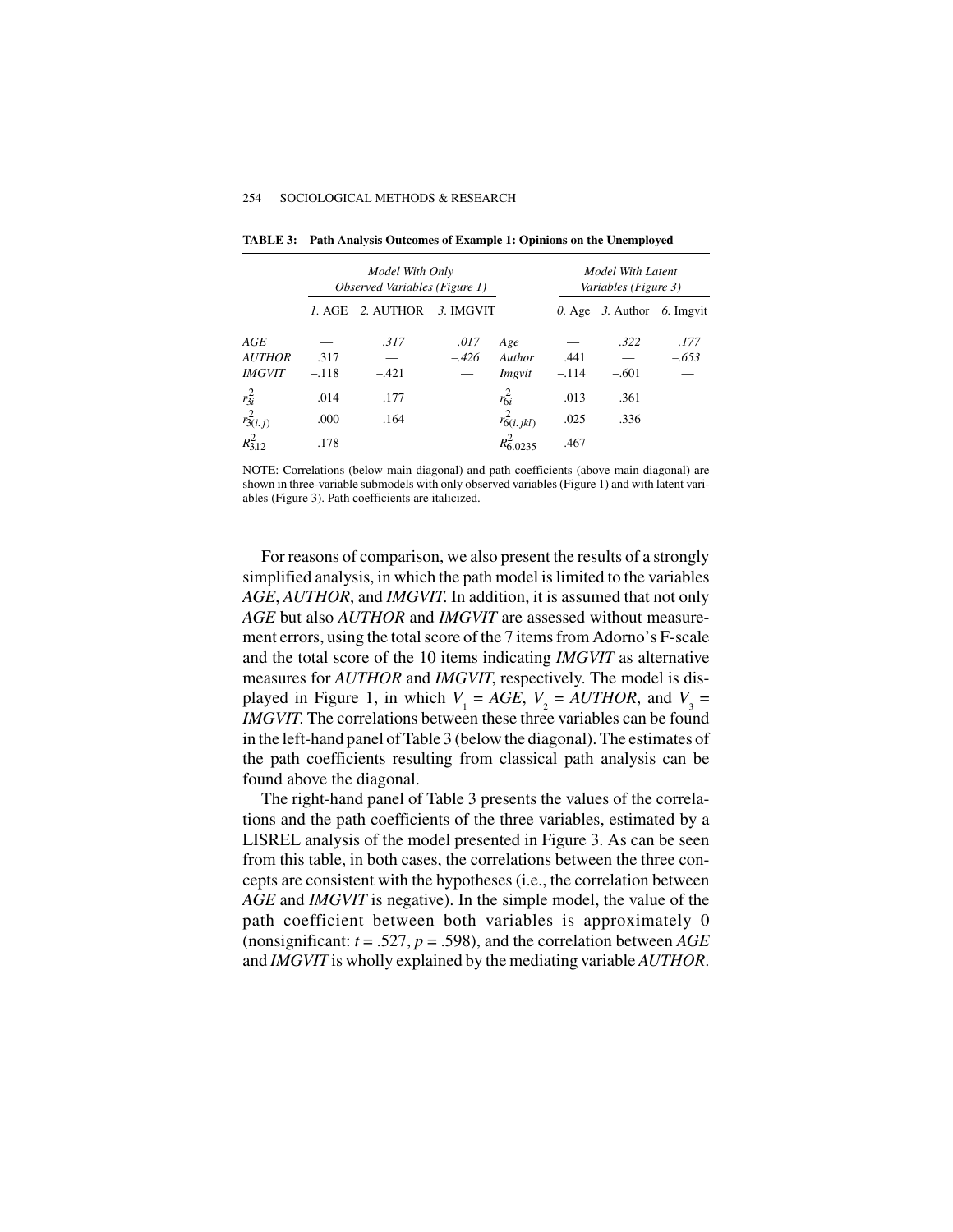The LISREL analysis for the full model yields  $\chi^2$  = 238.6 with *df* = 141  $(p < .001)$ , which we regard as a satisfactory fit, taking into consideration the sample size ( $N = 863$ ), the ratio of  $\chi^2$  and  $df = 1.7$ ), the fitted residuals, and the Q-plot. In this analysis, the path coefficient between *AGE* and *IMGVIT* even acquires a positive value. (The direct arrows between *AGE*, on one hand, and *IMGVIT* and *IMGINT*, on the other hand, are indispensable for the model. Deletion of these paths results in a significant deterioration of the fit:  $\chi^2 = 24.7$ ,  $df = 2$ .) The pattern of the path coefficients conforms with situation *a* in the last section (which appears after rescaling *IMGVIT*). Thus, we see here negative suppression according to Conger's (1974) definition, where *AGE* plays the role of suppressor and *AUTHOR* that of suppressed variable. In contrast, according to Velicer's (1978) definition, *AGE* is the suppressor and suppressed variable, and*AUTHOR*is neither of these two.

*Conclusions and interpretation*. The analysis with only manifest variables and the analysis with latent concepts yield different results. In the former analysis, there is virtually no suppressor effect, whereas in the latter, a clear suppressor effect shows itself. This difference can be explained with the help of inequalities (4a) and (5a). In the second analysis, the relationships of the suppressed variable *AUTHOR* have been virtually corrected for measurement errors. Of course, we attach most value to the results of the analysis with latent concepts, and we will try to interpret only these results. Thus, *IMGVIT* is better explained by a linear composite of *AUTHOR* and *AGE* than by *AUTHOR* alone. In this linear composite, the path coefficients of *AGE* and *AU-THOR* are of opposite sign, whereas their zero-order correlations with *IMGVIT* are of the same sign. The sign of the coefficient of *AGE* switches in combination with the explanatory variable *AUTHOR*. It does not make sense to interpret the path coefficient of *AGE* as a direct effect in the strict sense. In an interpretation, *AGE* and *AUTHOR* should be combined as well. The finding that *AUTHOR* acts as a suppressed variable by inclusion of *AGE* can be substantively explained. If we wish to better understand the relationship between *AUTHOR* and *IMGVIT*, we have to eliminate the effect that respondents may score higher on authoritarianism only because of their age.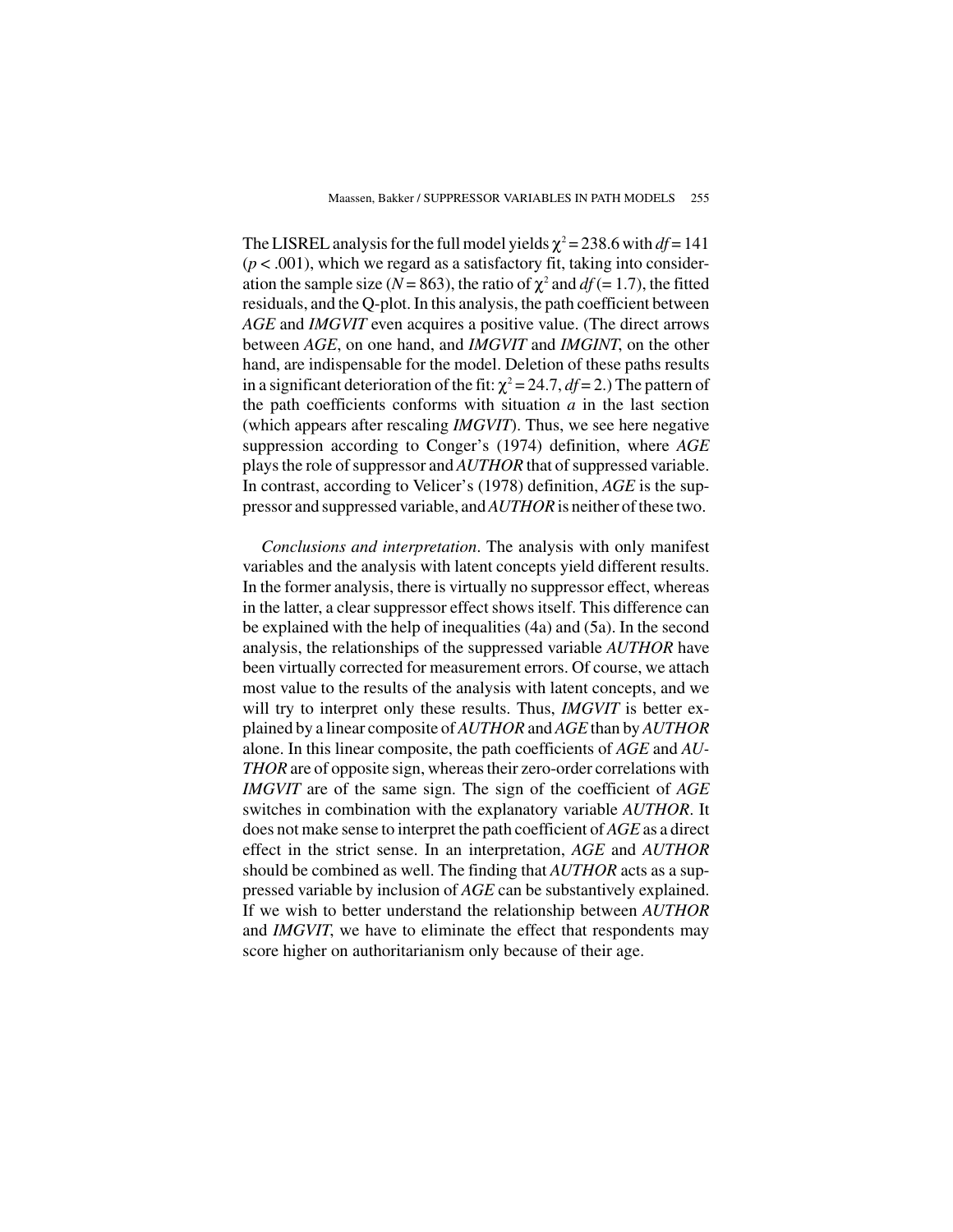#### *EXAMPLE 2: BURNOUT AMONG GENERAL PRACTITIONERS*

The next example is a so-called 2W2V situation (two variables measured on two occasions) and has been derived from a study of burnout among 270 general practitioners (Bakker et al. 2000). At two moments (T1 = 1991 and T2 = 1996), their levels of job satisfaction and burnout have been assessed. The hypotheses underlying the path models are that in the short and long term, lack of job satisfaction causes burnout. In the long term, burnout causes a decrease in job satisfaction.

Thus, a negative relationship between job satisfaction and burnout is predicted. Earlier we had seen that positive zero-order correlations facilitate the analysis. Therefore, the satisfaction variables were rescaled such that they now indicate lack of job satisfaction. In this example too, for reasons of illustration, the data have been analyzed in different ways. In the most elaborated variant, both concepts are considered as latent variables, which are both measured by manifest variables. The latent concept of (lack of) job satisfaction will be denoted by *Sati*, measured by the indicators *SAT1i* and *SAT2i* (time points are indicated by *i* = 1,2). The latent concept burnout is denoted by *Boi*, assessed with the indicators *BO1i*, *BO2i*, and *BO3i*. <sup>1</sup> The modeling of the hypotheses is shown in Figure 5.

In addition, we present a simplified variant, in which the same hypotheses are tested but on the basis of a model that only includes (a selection of the) observed variables. In this case, it is assumed that (lack of) job satisfaction on both occasions is measured without error by the variables *SAT1i* (i.e., *SAT11* and *SAT12*); burnout is measured by the variables *BO1i* (i.e., *BO11* and *BO12*). Figure 4 shows how the hypotheses are modeled. The data and the results can be found in the matrix in the left panel of Table 5. The lower half of the matrix contains the correlations between the four variables, and the upper half contains the path coefficients (in italics). In addition, Table 5 presents the squared zero-order correlations, semipartial correlations, and multiple correlation coefficients.

In the more advanced variant (i.e., the model of Figure 5), the same model parameters have been estimated using the LISREL program. The outcomes are presented in the right-hand panel of Table 5. This analysis results in correlations and regression coefficients between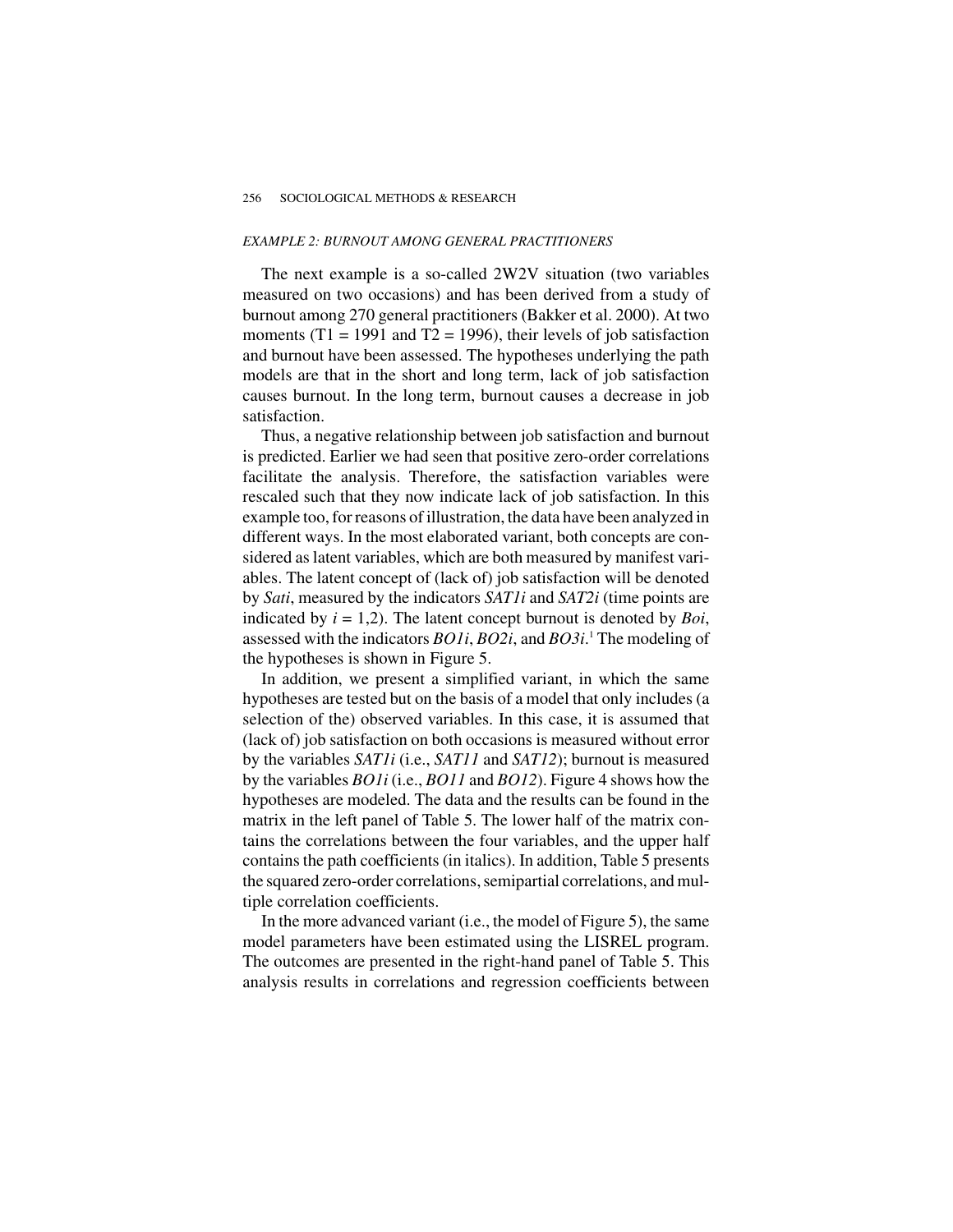|                                                |                   | Model With Only Observed<br>Variables (Figure 4) |             |                | Model With Latent<br>Variables (Figure 5)<br>$V_1 = Sat1$ , |                          |                 |  |
|------------------------------------------------|-------------------|--------------------------------------------------|-------------|----------------|-------------------------------------------------------------|--------------------------|-----------------|--|
|                                                |                   | $V_1 = SAT11$ ,                                  |             |                |                                                             |                          |                 |  |
|                                                |                   | $V_2 = BO11$ , $V_4 = BO12$                      |             |                |                                                             | $V_2 =$ Bo1, $V_4 =$ Bo2 |                 |  |
|                                                | SAT11             | <b>BO11</b>                                      | <b>BO12</b> |                | Sat1                                                        | Bo1                      | Bo <sub>2</sub> |  |
| 1. SAT11                                       |                   | .478                                             | .108        | 1. Sat1        |                                                             | .812                     | $-.227$         |  |
| 2. BO11                                        | .478              |                                                  | .568        | $2.$ Bo1       | .812                                                        |                          | .880            |  |
| 4. BO12                                        | .379              | .619                                             |             | 4. Bo2         | .488                                                        | .696                     |                 |  |
| $r_{4i}^2$                                     | .144              | .384                                             |             | $r_{4i}^2$     | .238                                                        | .484                     |                 |  |
| $r_{4(i. j)}^2$                                | .009              | .249                                             |             | $r^2_{4(i,j)}$ | .017                                                        | .264                     |                 |  |
| $R_{4.ij}^2$                                   | .393              |                                                  |             | $R_{4.ij}^2$   | .501                                                        |                          |                 |  |
|                                                |                   |                                                  |             |                |                                                             |                          |                 |  |
| $V_1 = SAT11$ ,<br>$V_3$ = SAT12, $V_4$ = BO12 |                   |                                                  |             |                | $V_1 = Sat1$ ,<br>$V_3 = Sat2$ , $V_4 = Bo2$                |                          |                 |  |
|                                                | SAT <sub>11</sub> | SAT <sub>12</sub>                                | <b>BO12</b> |                | Sat1                                                        | Sat2                     | Bo <sub>2</sub> |  |
|                                                |                   |                                                  |             |                |                                                             |                          |                 |  |
| 1. SAT11                                       |                   | .354                                             | .214        | 1. Sat1        |                                                             | .496                     | .154            |  |
| 3. SAT12                                       | .354              |                                                  | .469        | 3. Sat2        | .496                                                        |                          | .672            |  |
| 4. BO12                                        | .379              | .544                                             |             | 4. Bo2         | .488                                                        | .749                     |                 |  |
| $r_{4i}^2$                                     | .144              | .296                                             |             | $r_{4i}^2$     | .238                                                        | .561                     |                 |  |
| $r^2_{4(i,j)}$                                 | .040              | .192                                             |             | $r^2_{4(i,j)}$ | .018                                                        | .341                     |                 |  |
| $R_{4.ij}^2$                                   | .336              |                                                  |             | $R_{4.ij}^2$   | .579                                                        |                          |                 |  |
|                                                |                   |                                                  |             |                |                                                             |                          |                 |  |
|                                                |                   | $V_2 = BO11$ ,                                   |             |                | $V_2 = Bol$ ,<br>$V_3 = Sat2$ , $V_4 = Bo2$                 |                          |                 |  |
|                                                | <b>BO11</b>       | $V_3$ = SAT12, $V_4$ = BO12<br>SAT <sub>12</sub> | <b>BO12</b> |                |                                                             |                          |                 |  |
|                                                |                   |                                                  |             |                | Bo1                                                         | Sat2                     | Bo2             |  |
| 2. BO11                                        |                   | .393                                             | .479        | $2.$ Bo1       |                                                             | .476                     | .439            |  |
| 3. SAT12                                       | .393              |                                                  | .356        | 3. Sat2        | .476                                                        |                          | .540            |  |
| 4. BO12                                        | .619              | .544                                             |             | 4. Bo2         | .696                                                        | .749                     |                 |  |
| $r_{4i}^2$                                     | .384              | .296                                             |             | $r_{4i}^2$     | .484                                                        | .561                     |                 |  |
| $r_{4(i,j)}^2$                                 | .195              | .107                                             |             | $r_{4(i,j)}^2$ | .149                                                        | .225                     |                 |  |

**TABLE 4: Path Analysis Outcomes of Example 2: Burnout Among General Practitioners**

NOTE: Correlations (below main diagonal) and path coefficients (above main diagonal) are shown in three-variable submodels with only observed variables (Figure 4) and with latent variables (Figure 5). Path coefficients are italicized.

 $R_{4.ij}^2$ 

. .710

 $R_{4,ij}^2$  .491 *R*<sub>4*i*j</sub>

*R*4*ij* 2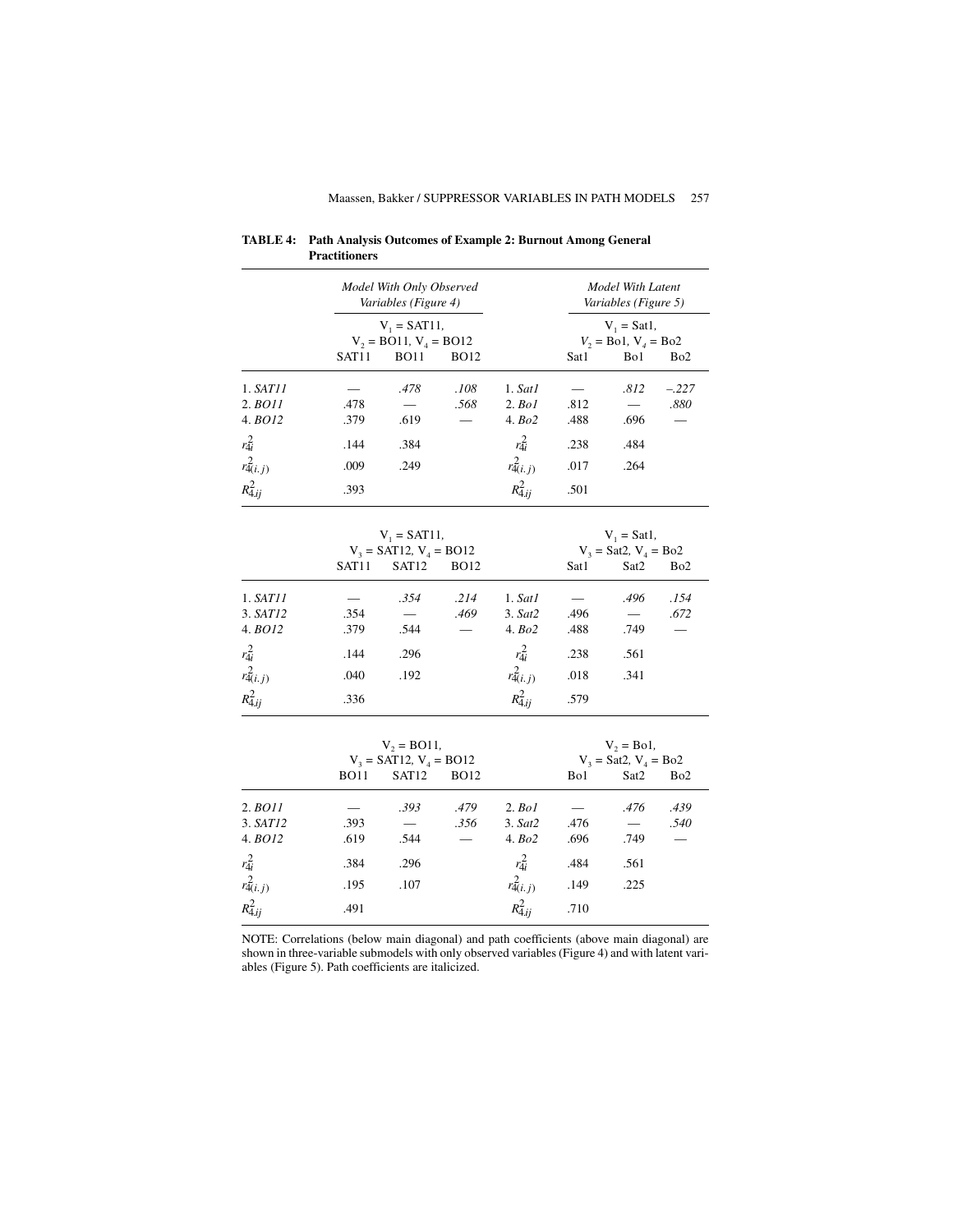**TABLE 5: Path Analysis Outcomes in Example 2: Burnout Among General Practitioners**

|                 | SAT <sub>11</sub> | <b>BO11</b>       | SAT <sub>12</sub> | <b>BO12</b>   |                  | Sat1 | Bo1  | Sat <sub>2</sub> | B <sub>o</sub> 2         |
|-----------------|-------------------|-------------------|-------------------|---------------|------------------|------|------|------------------|--------------------------|
| SAT11           |                   | .478              | .215              | .033          | Sat1             |      | .812 | .320             | $-419$                   |
| <i>BO11</i>     | .478              | $\qquad \qquad =$ | .291              | .466          | Bo1              | .812 |      | .216             | .751                     |
| SAT12           | .354              | .393              |                   | .349          | Sat2             | .496 | .476 |                  | .599                     |
| <i>BO12</i>     | .379              | .619              | .544              | $\frac{1}{2}$ | Bo2              | .488 | .696 | .749             | $\overline{\phantom{0}}$ |
| $r_{4i}^2$      | .144              | .384              | .296              |               | $r_{4i}^2$       | .238 | .484 | .561             |                          |
| $r_{4(i,jk)}^2$ | .001              | .155              | .098              |               | $r_{4(i. jk)}^2$ | .057 | .188 | .265             |                          |
| $R_{4.123}^2$   | .491              |                   |                   |               | $R_{4123}^2$     | .767 |      |                  |                          |

*Model With Only Observed Variables (Figure 4) Model With Latent Variables (Figure 5)*

NOTE: Correlations (below main diagonal) and path coefficients (above main diagonal) are shown in the four-variable models with only observed variables (Figure 4) and with latent variables (Figure 5). Path coefficients are italicized.



**Figure 4: Path Model With Only Observed Variables for Example 2: Burnout Among General Practitioners**

latent variables. Since they have been corrected for attenuation by measurement errors, they have higher values than the correlations or the regression coefficients in the left-hand panel of this table.

For comparison, additional analyses have been conducted in which the two variants are reduced to three-variable situations. In these analyses, burnout on T2 is the dependent variable, and two of the three other variables are explanatory variables. This leads to a total of six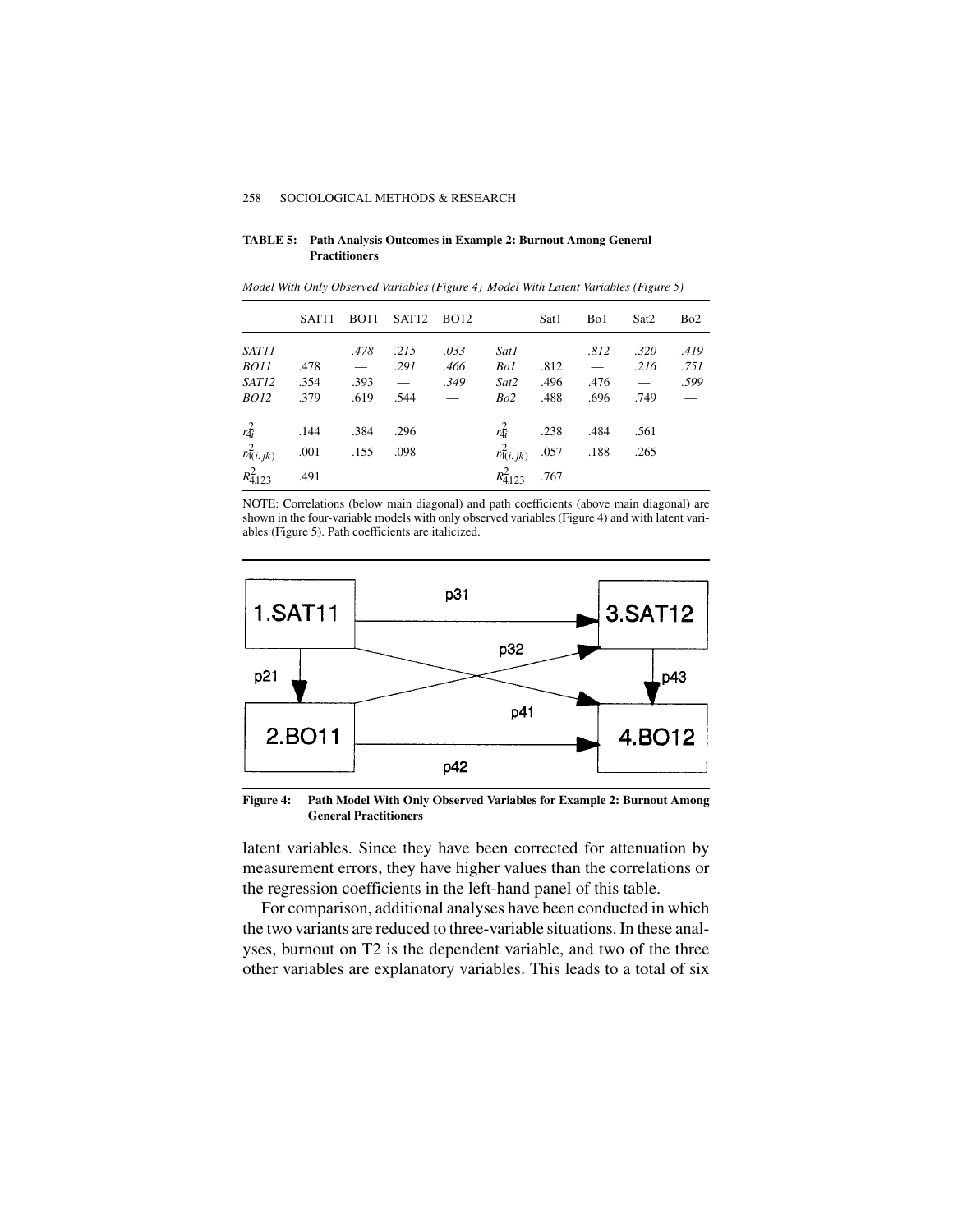

**Figure 5: Path Model With Latent and Observed Variables for Example 2: Burnout Among General Practitioners**

three-variable situations, the results for which are displayed in Table 4.

The central question is how burnout on T2 is influenced. We therefore concentrate on the results in Table 4 and in the last column of both panels of Table 5. In two out of eight situations, the suppressor phenomenon, according to Conger's (1974) definition, seems to occur: the three-variable situation with latent concepts, in which job satisfaction and burnout on T1 are the independent variables, and the four-variable situation with latent concepts. In these situations, the path coefficient between burnout on T1 and burnout on T2 is larger than its zero-order correlation. Furthermore, the sign of the path coefficient between satisfaction on T1 and burnout on T2 is opposite to the sign of the corresponding zero-order correlation coefficient. In both situations, we shall examine the composition of  $r_{24}^{'}$  (according to the numeration of variables in Figures 4-5). In the three-variable situation, this leads to

$$
r_{24}^{'} = p_{42} + p_{41} \cdot r_{12} = 0.89 + 0.22 \cdot 0.81 = 0.70.
$$

We see a direct effect whose value is larger than the correlation and a negative effect as a consequence of a spurious relationship. This is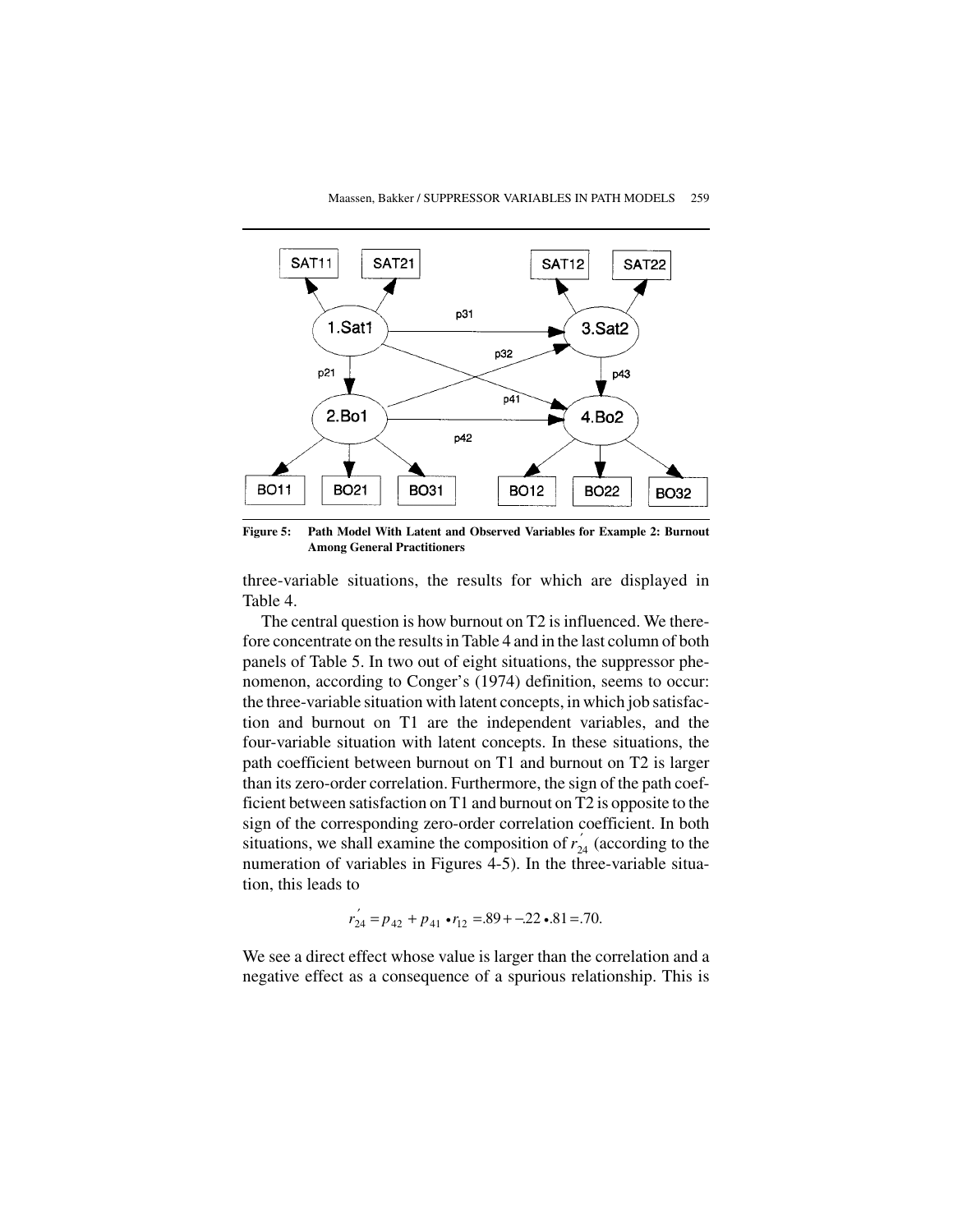situation *a* in the last section, the negative suppression situation. According to Conger (1974), job satisfaction at T1 is the suppressant for burnout at T1, but not vice versa, but if we take Velicer's (1978) definition, there appears to be no suppression at all. In the fourvariable situation, the decomposition of effects (Pedhazur 1982:588) becomes as follows:

$$
r_{24}^{'} = p_{42} + p_{41} \cdot r_{12} + p_{43} \cdot p_{32} + p_{43} \cdot p_{31} \cdot r_{12} = .75 + .34 + .13 + .16 = .70.
$$

The correlation is composed of (1) a direct effect, of which the numerical value also exceeds the correlation; (2) a negative effect (as a consequence of a spurious relationship); (3) a positive indirect effect; and (4) a positive effect as a consequence of a spurious relationship.

In both cases, the negative effect is caused by a negative path coefficient for job satisfaction at T1. The correlation between satisfaction at T1 and the dependent variable is positive and substantial (.49), but the sign switches when the regression coefficient is calculated. The correlation is thus not high enough to warrant the (expected) positive direct effect. The variable measuring satisfaction at T1 contains information in common with the dependent variable, but less than the information that this independent variable has in common with the variable measuring burnout at T1, and is irrelevant for the dependent variable. Thus, the role of the suppressor variable is imposed on satisfaction at T1; apparently, we see here the negative suppressor phenomenon at work.

*Interpretations*. The result mentioned above was unexpected and inconsistent with the hypothesis when interpreted in terms of path coefficients. We should not conclude that there is a negative direct effect and that the opposite of the hypothesis ("lack of job satisfaction has a positive impact on burnout") is true. A more plausible interpretation is possible, particularly in the four-variable situation. Let us take a look at the following regression equation:

$$
Bo2' = .75 \cdot Bol + .60 \cdot Sat2 - .42 \cdot Sat1.
$$

Burnout at T1 and job satisfaction at T2 are good predictors for burnout at T2, but instead of adding only the latter variable, the explanation is optimized by adding a linear composite of both satisfaction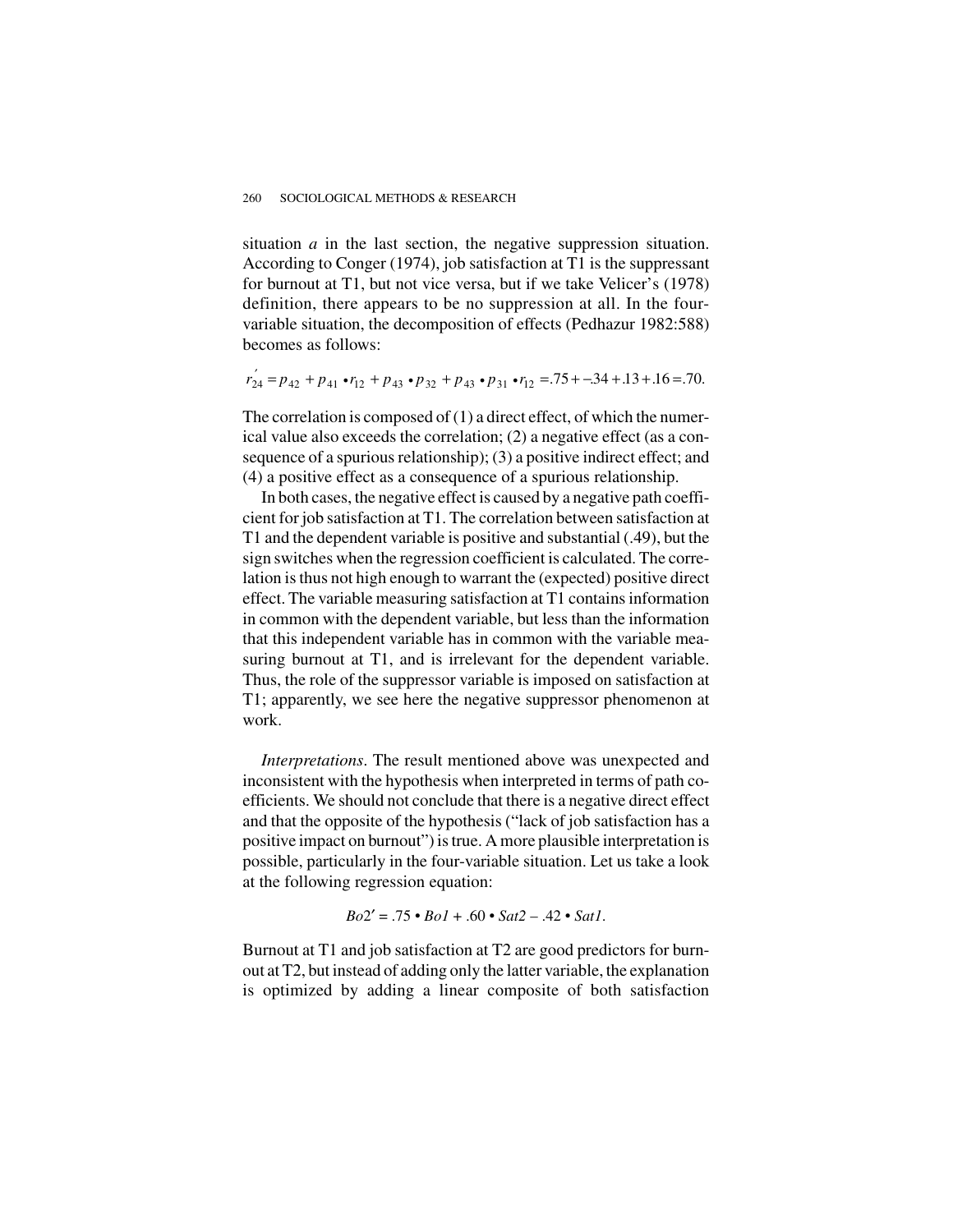variables. This linear composite indicates the change in job satisfaction between both occasions. The fact that the weights of both satisfaction variables are different in absolute value is no obstacle to interpreting this linear composite as an indicator of *change* in satisfaction. Note that variables constituting a raw difference score, after standardization, always receive different weights if their standard deviations are different. In the LISREL analysis, the latent satisfaction variables are standardized, and thus a difference in weights is not inconsistent with what might be expected.

One remarkable feature is the difference of interpretation that should be given to the results in the four-variable situation with only manifest variables. In the latter case, the regression equation is

$$
BO12' = .47 \cdot B011 + .35 \cdot SAT12 + .03 \cdot SAT11.
$$

In this explanatory equation, satisfaction at T1 plays no role, not even that of a suppressor variable. From inequality (4a), we can understand the difference in results of both analyses. As a consequence of the correction for measurement errors in the suppressed variable(s), the probability of encountering the suppressor phenomenon is greatest in the analysis with latent concepts. Of course, most value should be attributed to the results of an analysis with latent variables.

The relation between change scores and suppressor variables has been previously discussed by Glasnapp (1984). His starting point was the question of how a correlation between a change score *X-Y* and a third variable *Z* should be calculated. Glasnapp advocates including both components of the change score as separate variables in a regression analysis. Given the assumption that the variables are scaled such that both zero-order correlations are positive, if a difference score is indeed a good predictor, the two variables will receive a regression weight of a different sign. Thus, a suppressor situation occurs. In general, not only the sign but also the value of both regression weights will differ. According to Glasnapp, this provides information about which variable is dominant in the linear composite. The assignment of equal regression weights (as occurs in a change score) omits this information. Moreover, the real change score is then a less than optimum predictor. Glasnapp (1984) ends his article by remarking, "Unfortunately, the literature indicates that the occurrence in data of suppression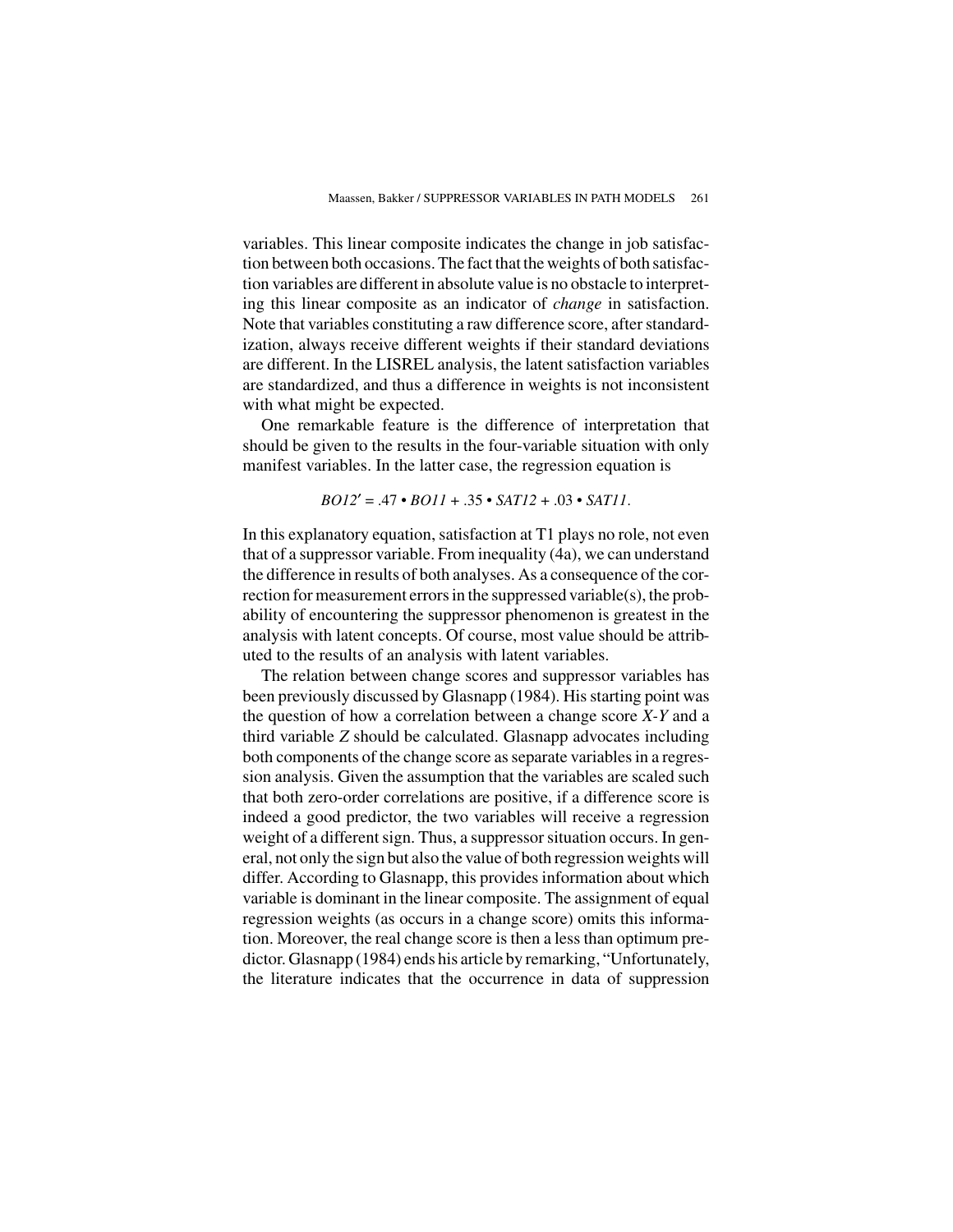conditions of any magnitude is rare. This alone leads one to conclude that the search for highly meaningful change score composites as predictor or criterion variables will be unrewarding" (p. 866). In our example, we saw the opposite happening. We did not begin with a change score, but the analysis showed that a meaningful change composite (unexpectedly) provided the best explanation. Accordingly, our example showed the occurrence of negative suppression.

Negative suppression in a 2W2V situation, as in our example, should not be seen as a rare phenomenon. To demonstrate this, we first deduce a general formula for a four-variable situation with one dependent variable *Y* and three explanatory variables. We assume that for some reason, the researcher has categorized the three explanatory variables into two groups: variables  $P_1$  and  $P_2$ , on one hand, and variable *S*, on the other hand. We also assume that all variables are standardized. In addition, we define  $P = \beta_1 \cdot P_1 + \beta_2 \cdot P_2$ , the linear composite of  $P_1$  and  $P_2$  that explains  $Y$  optimally in the regression of  $Y$  on  $P_1$ and  $P_2$ ; the accompanying multiple correlation coefficient  $R_{y,12} = r_{Py}$ . From inequality (4a), it follows that variable *S* is a suppressor variable in a negative suppression situation if

$$
r_{sp} > \frac{r_{sy}}{R_{y.12}}.\tag{6}
$$

This inequality is applicable to our example if we define the following:  $S = Sat1$ ,  $P_1 = Bol$ ,  $P_2 = Sat2$ , and  $Y = Bo2$ . Then, the right-hand term of inequality (6) is a ratio with a multiple correlation coefficient in the denominator that is certainly higher than the stability coefficient  $r_{1v}$ , as well as a correlation between two different variables that have been measured on different occasions in the numerator. In general, the right-hand term will be considerably less than 1. The left-hand term is a correlation of *S* and a linear composite of  $P_2$  (the same variable measured at another moment) and  $P_1$  (another variable measured at the same moment). Generally, *S* and  $P_2$  will correlate relatively strongly, and if *S* and  $P_1$  have a considerable correlation too,  $r_{sp}$  may take a substantial value. In these circumstances, the probability of a negative suppression situation showing up in a 2W2V model should be considered as high.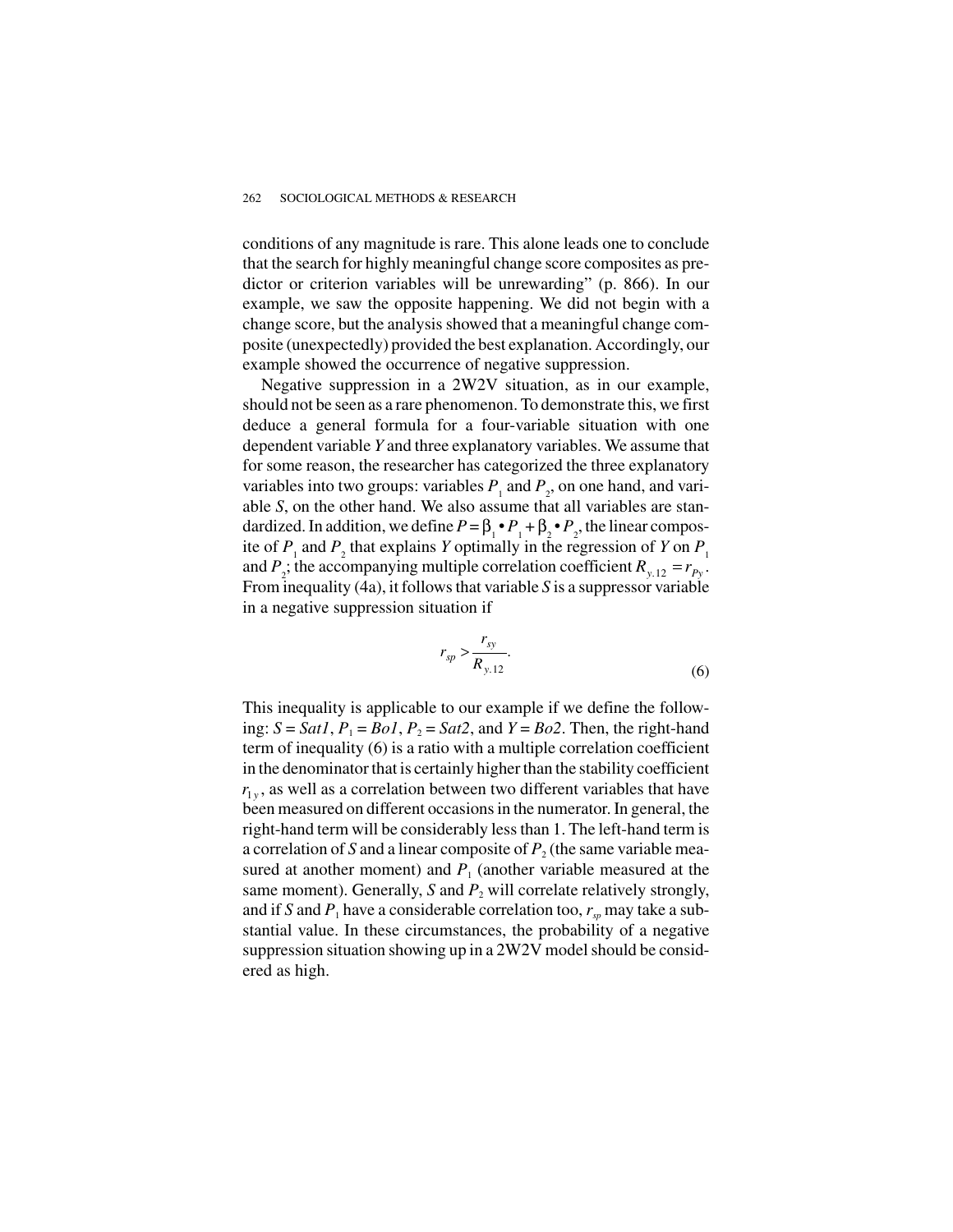For the verification of inequality (6) in our example, first the linear composite of *Bo1* and *Sat2* that optimally explains *Bo2* is determined:  $P = .44 \cdot B_0I + .54 \cdot Sat2$ , with a corresponding multiple correlation  $r(P, Bo2) = .710^{1/2} = .843$ . Furthermore, we calculate  $r(Sat1, P) = .76$ . Thus, according to inequality (6) (i.e., according to Conger 1974), in the regression of *Bo2* on *Sat1* and *P*, there will be negative suppression if  $r(Sat1, P) > r(Sat1, Bo2)/r(P, Bo2)$ . This is indeed the case since .76  $> .488/.843 = .58.$ 

Although this example counts more than two explanatory variables, with the help of Conger's (1974) definition, the suppression situation was easy to recognize. That is not always the case. Suppose that the stability coefficient of burnout is equal to .65 (instead of .749). Then, we find the following regression equations:

$$
Bo2' = .61 \cdot Bo1 + .61 \cdot Sat2 - .31 \cdot Sat1,
$$
  
\n
$$
Bo2'' = P = .38 \cdot Bo1 + .57 \cdot Sat2,
$$
  
\n
$$
Bo2''' = .82 \cdot P,
$$
  
\n
$$
Bo2'''' = .97 \cdot P - .21 \cdot Sat1.
$$

It is striking that in the first equation, the sign of the path coefficient of *Sat1* is opposite to the sign of *r*(*Sat1*, *Bo2*), but none of the other explanatory variables on their own plays the role of suppressed variable. However, the last two equations show that *Sat1* is a suppressor with respect to *P*, the linear composite of *Sat2* and *Bo1* that optimally explains *Bo2*. Only the switch of the sign draws attention to a possible suppressor situation.

*Conclusions*. On the basis of these observations, with respect to a model in which two variables *X* and *Y* are each measured on two occasions, we can conclude the following. When the synchronous correlation  $r(X_1, Y_1)$  is relatively strong, there is a high probability of encountering a suppressor situation. A necessary condition for suppression is then that at least one of the cross-lagged correlations,  $r(X_1, Y_2)$  or  $r(X_2, Y_1)$  $Y_1$ ), is considerably lower than the stability coefficients  $r(X_1, X_2)$  and  $r(Y_1, Y_2)$ , which is often the case. The suppressor effect can be particularly prevalent in models with latent concepts. An explanatory vari-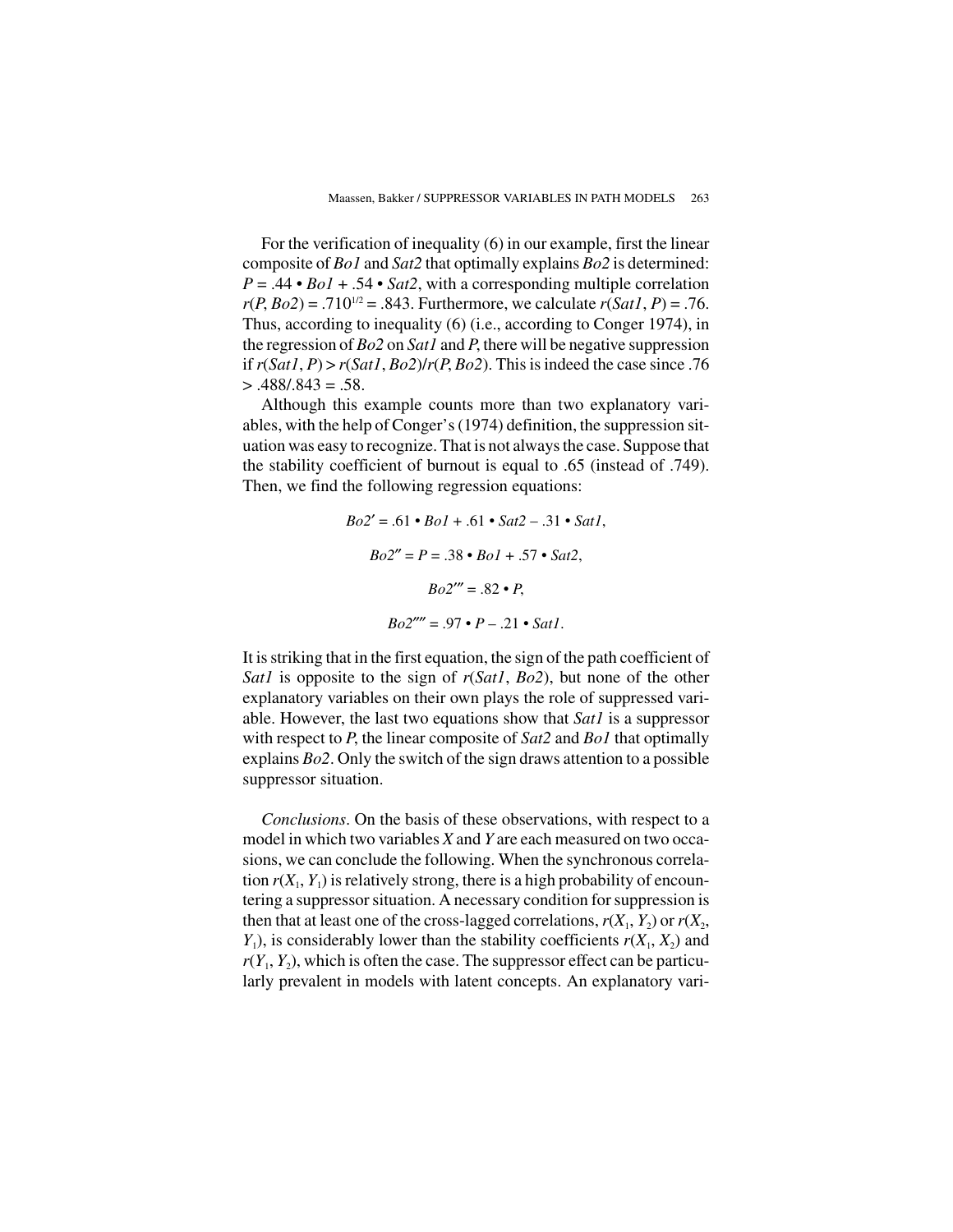able that seems to be of substantive interest runs the risk of being forced into the role of suppressor variable. In such a situation, an interpretation in terms of change scores is plausible.

It is obvious that these observations are not limited to models with two waves and two variables. Our example is the simplest representative of a large class of multiwave models with two or more repeatedly measured variables in which the suppressor phenomenon occurs since, in some part of the model, the conditions discussed above are met.

#### *SUMMARY AND DISCUSSION*

#### *DETERMINING SUPPRESSOR EFFECTS*

A researcher who builds a path model will generally only include variables that are substantively meaningful. A variable is rarely chosen because it has the suppressor characteristic. Thus, when the suppressor phenomenon occurs in a path analysis, it is usually not anticipated. A variable expected to have explanatory value suddenly appears to play only the role of suppressor variable. The examples discussed earlier suggest that such situations are definitely not rare.

When the suppressor phenomenon occurs, seemingly miraculous outcomes appear with one or more variables: Suddenly, a regression coefficient receives a value much higher than or of an opposite sign to that expected. Researchers aware of the suppressor phenomenon will recognize this and generally will also be able to identify the variable that plays the role of suppressor, if necessary, with the help of their substantive research questions. We have seen that the state of affairs may be more complicated at the algebraic level. In Nie et al.'s (1975) example (see Table 2 and Figure 2), apart from the research question, more than one independent variable can claim the title of suppressor variable. Conger's (1974) and Velicer's (1978) definitions, which are phrased in algebraic terms, allow this deliberately.

Researchers unfamiliar with the suppressor phenomenon will probably not know what to do with it. As we can testify, an innocent researcher may even consider the data worthless and the results unpublishable. In any event, it would be helpful if a warning were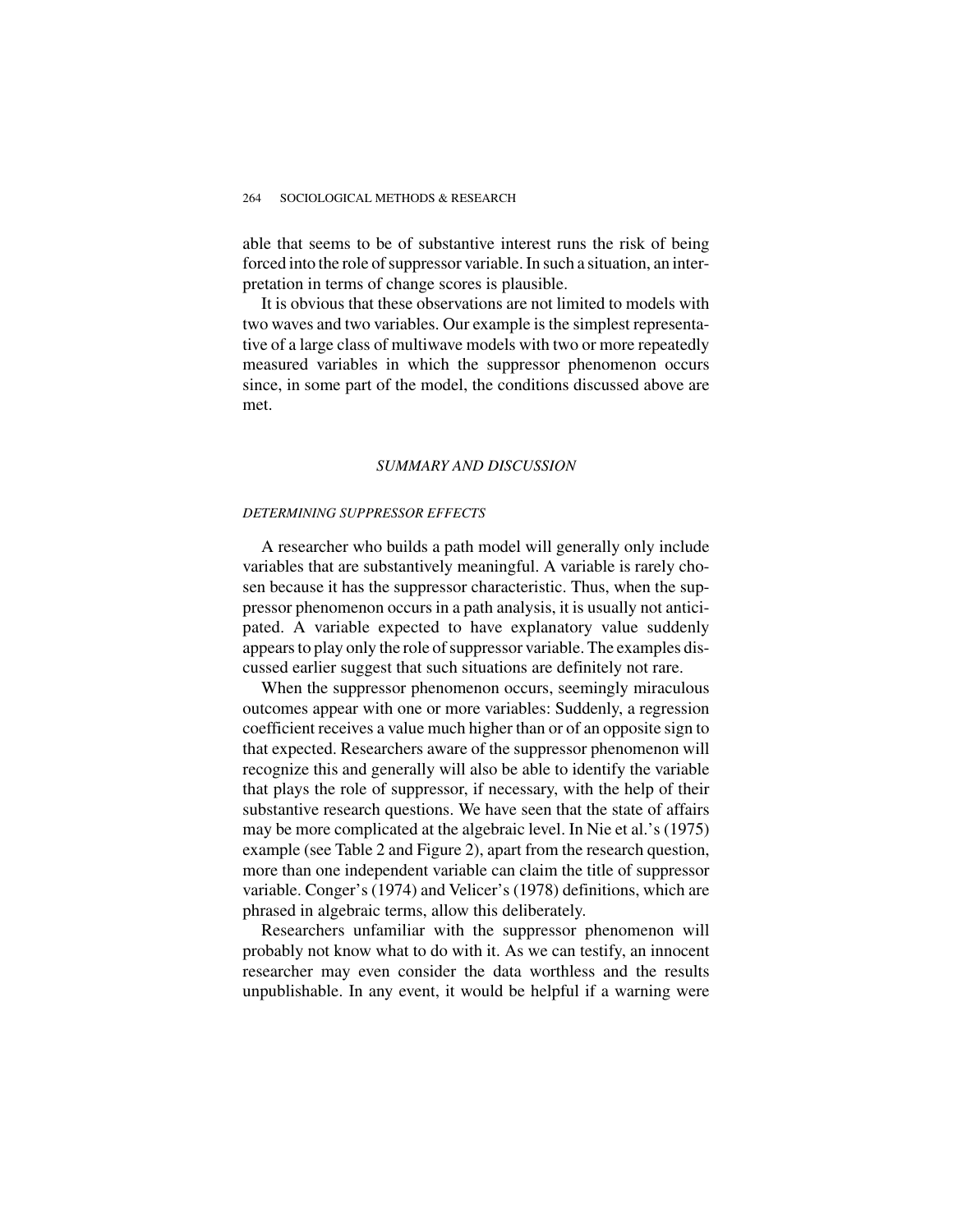attached to the computer output recommending that statistical experts be consulted. To this end, we need to answer the question of how a suppressor variable in path models should be defined. Which of the definitions mentioned above should be used as a starting point?

Closer examination of Tables 2 and 3 shows that Velicer's (1978) definition is applicable to Example 1 but not to the two suppressor situations of Example 2. In those situations, the semipartial correlations are not higher than the corresponding zero-order correlation coefficients. In contrast, Conger's (1974) definition is applicable to each of the situations that we have identified as suppressor situations. For three-variable situations (with a criterion *Y*, predictor *P*, and suppressor *S*), Tzelgov and Stern (1978) have described the conditions conforming to Conger's definition but not to Velicer's. Tzelgov and Stern consider this "a marginal situation in which *S* is a suppressor according to Conger, but fails to satisfy the intuitively reasonable demand that it increases the validity of *P*" (p. 333; notations adapted to the present text). The inequalities provided by Tzelgov and Stern will not be applied here, but instead we derive relations more appropriate for the 2W2V situation. Those relations will specify the values of  $r<sub>m</sub>$  that satisfy the condition for suppression occurrence according to Conger but not to Velicer.

Departing from a three-variable situation with dependent variable *Y* and explanatory variables *P* and *S*, we note that variable *S* is not a suppressor according to Velicer (1978) if

$$
\frac{(r_{py} - r_{sp} \cdot r_{sy})^2}{1 - r_{sp}^2} < r_{py}^2.
$$

Multiplication of both terms with  $1 - r_{sp}^2$ , elaboration of the square and isolation of  $r_{sp}$  lead to

$$
r_{sp} < \frac{2r_{py}r_{sy}}{r_{sy}^2 + r_{py}^2}.
$$

We now define  $k = r_{s}/r_{pv}$  and combine this result with inequality (4a). Thus, according to Conger (1974) but not to Velicer (1978), negative suppression occurs with variable *S* as the suppressor if the following inequalities are satisfied: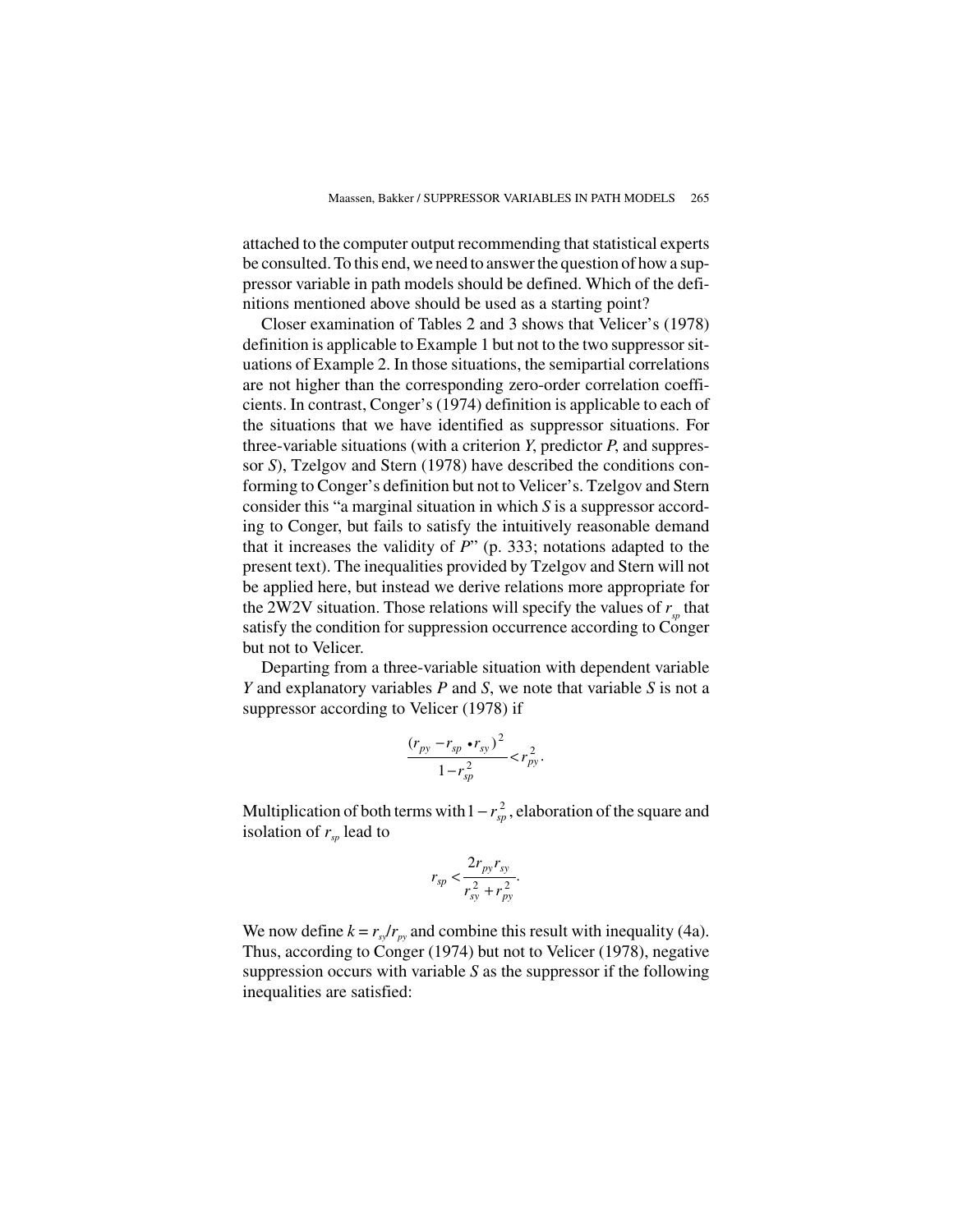$$
k < r_{sp} < \frac{2k}{k^2 + 1}
$$
, where  $k = \frac{r_{sy}}{r_{py}}$ . (7)

We now apply this result to the 2W2V model, which, in addition to suppressor variable *S*, includes two other explanatory variables:  $P_1$ and  $P_2$ . If we define *P* as the linear composite of  $P_1$  and  $P_2$  that optimally explains *Y* (with multiple correlation coefficient  $R_{y,12} = r_{py}$ ), then *S* is the suppressor according to Conger (1974) but not to Velicer (1978) if  $r_{sp}$  satisfies the inequalities (7), while now  $k = r_{sp}/r_{pv} = r_{sp}/R_{v}$ . 12. (Because in general  $R_{y_1/2} > r_{1y_2}$ , *k* will now be smaller than in the three-variable situation.) For example, for  $k = 0.50$ , the following limits hold:  $0.50 < r<sub>m</sub> < 0.80$ ; for  $k = 0.75$ ,  $0.75 < r<sub>m</sub> < 0.96$ . This shows that in a situation where suppression according to Conger occurs (i.e., when the left-hand inequality of (7) is satisfied), there is a wide range for  $r_{\rm sn}$  where Velicer's condition is not met.

To illustrate, we apply inequalities (7) to the two suppression situations in our Example 2. In the three-variable situation,  $Y = Bo2$ ,  $P =$ *Bo1*, and *S* = *Sat1*, which leads to .70 = .488/.696 < .812 < 2 • .701/  $(.701^2 + 1) = .94$ . In the four-variable situation,  $Y = Bo2$ ,  $P_1 = Bo1$ ,  $P_2 =$ *Sat2*, and *S* = *Sat1*, which leads to .58 = .488/.843 < .76 < 2 • .579/  $(.579<sup>2</sup> + 1) = .87$ . On the basis of these outcomes, we conclude that Conger's (1974) definition is and Velicer's (1978) definition is not applicable to an important category of cases that one would usually regard as a suppressor situation. It is understood that we have problems with Tzelgov and Stern's (1978) qualification of "a marginal situation."

In our view, Conger's (1974) definition is to be preferred. It is attractive because it is based on a comparison between zero-order correlations and path coefficients, which, of course, play a central role in structural equations analysis. Conger's definition can easily be transformed into a possible warning for suppressor situations in the computer output of a structural relations analysis. The definition is based on the designation of a suppressed variable. In a three-variable situation, this designation is relatively simple. The warning can be further specified on the basis of the cases distinguished and discussed earlier. The problem becomes complicated in situations with more than two explanatory variables in which the *suppressed* variable is hidden as a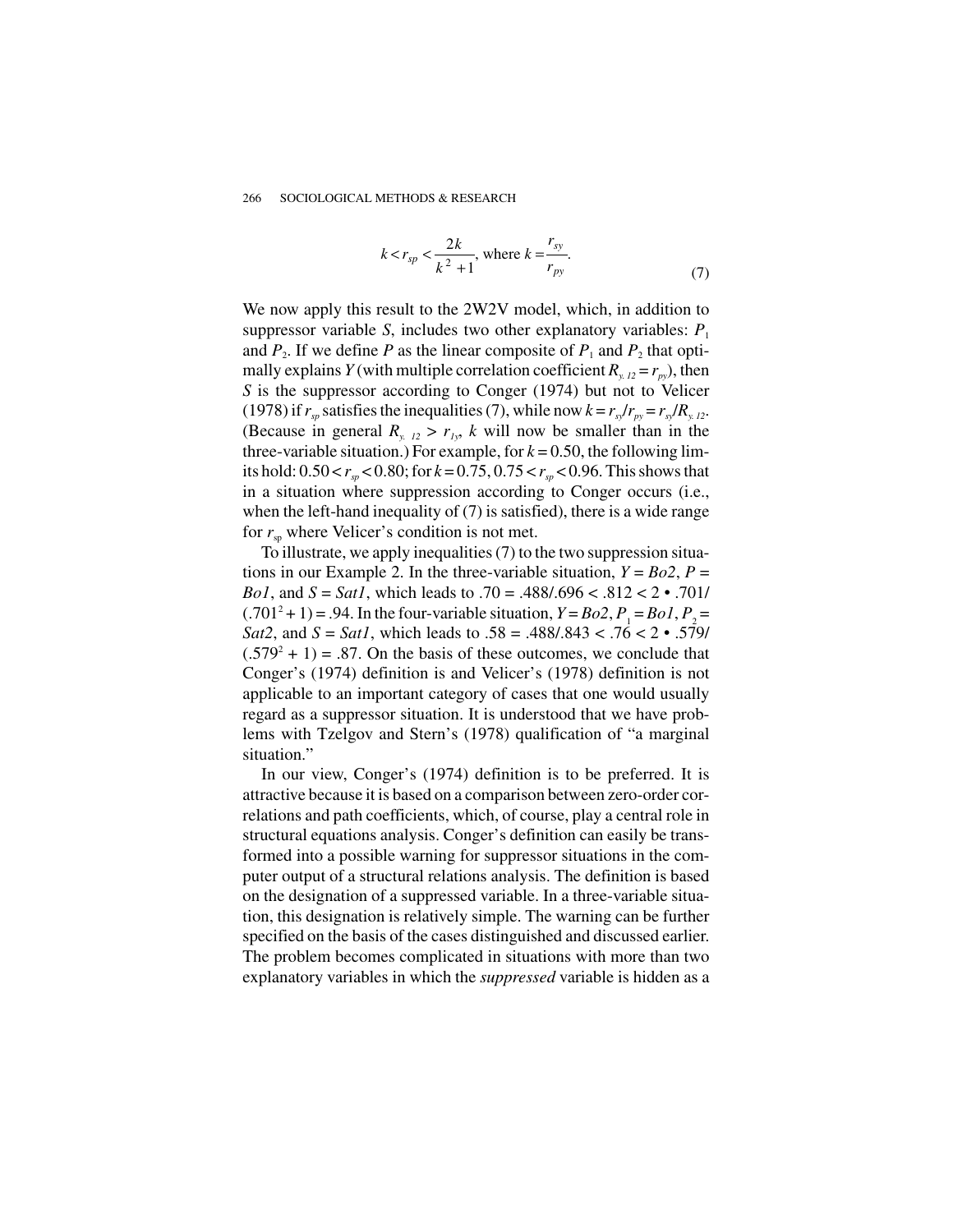linear composite. If the suppressor is a simple variable, then Cohen and Cohen's (1975) variant of the definition of a suppressor situation is useful: If the explanatory variables are scaled such that the zero-order correlations with the dependent variable are positive, then suppression occurs when a path coefficient of an explanatory variable is (1) larger than its zero-order correlation with the dependent variable or (2) less than zero. The researcher is then warned by the negative path coefficient. Suppression when the *suppressor* variable is hidden as a linear composite that increases the explanatory power of another set of variables, a situation that we have not yet encountered, can probably only be discovered by comparing the regression coefficients of all linear composites of subsets of explanatory variables with the corresponding multiple correlation coefficients.

#### *WHAT TO DO IN A SUPPRESSOR SITUATION?*

Researchers who have ascertained (e.g., with help of Cohen and Cohen's 1975 definition) that the suppressor phenomenon is present in the structural equations model to be tested will generally not be happy with it. The interpretation of a classical or negative suppressor situation is found to be particularly problematic: One finds something contrary to expectation. In these cases, the suppressor variable is a variable that correlates substantially with another explanatory variable. The suppressor variable may substantially correlate with the dependent variable but also shares with the other explanatory variable much information that is irrelevant to the dependent variable. If the suppressor variable and the explanatory variable are substantively strongly related (e.g., conservatism and authoritarianism), then one can drop one of the two or both the variables for reasons of parsimony. In cases in which the variables are substantively different, for theoretical reasons, simply deleting a variable will not often be an option, as shown in the example of the relationship between job satisfaction and burnout. Analysis will then show that the hypotheses, when interpreted in terms of path coefficients, and the a priori theoretical model are (partially) incorrect. In addition to the initial model, the researcher will be inclined to present the results of an adjusted model that fits the data more closely. In the adjusted model, the suppressor variable and the dependent variable will be connected by a direct path, which is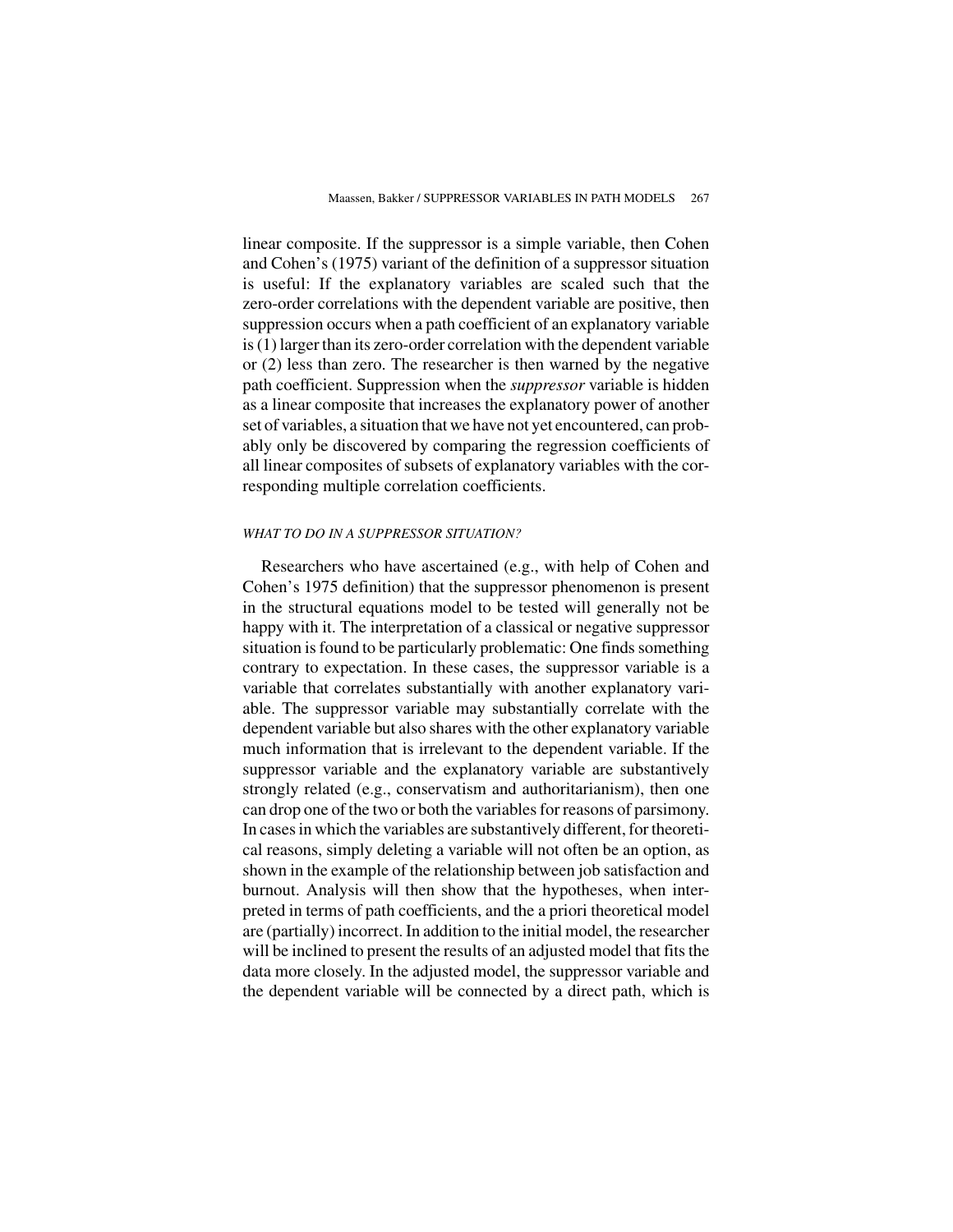associated with a regression coefficient larger (or of opposite sign) than that expected. It is obvious that this finding should be accompanied with the explanation that the theoretical model was not retained because of the occurrence of a suppressor phenomenon.

Furthermore, in the examples discussed earlier, we noted that if a suppressor variable is involved, the interpretation of the effects of an independent variable on a dependent variable in a path model (Pedhazur 1982) requires reassessment. If a variable has been designated as the suppressor, and a path coefficient between this variable and the dependent variable has been found with a sign opposite to that hypothesized, one should not then conclude that a direct effect contrary to that expected is operating. A variable only appears as a suppressor in combination with one or more other explanatory variables. Thus, when interpreting the results, one should combine the suppressor and these other variables and try to interpret the resulting linear composite in a meaningful way. When a suppressor and another explanatory variable measure the same but at different times, an interpretation in terms of change may be meaningful.

### **NOTE**

1. For reasons of clarity, the names of the variables have been adjusted and so differ from the names used in the referred article. The indicators for burnout are the three subscales from the Maslach Burnout Inventory (MBI) (Maslach and Jackson 1986): emotional exhaustion (eight items), depersonalizaton (five items), and reduced personal accomplishment (seven items). See Bakker et al. (2000) for a detailed description of these scales. The indicators for (lack of) job satisfaction are items from a self-developed scale. An example item is, "I really enjoy my work."

### **REFERENCES**

- Adorno, Theodor W., Else Frenkel-Brunsik, Daniel J. Levinson, and R. Nevitt Sanford. 1950. *The Authoritarian Personality*. New York: Harper & Brothers.
- Bakker, Arnold B., Wilmar B. Schaufeli, Herman J. Sixma, Willem Bosveld, and Dirk Van Dierendonck. 2000. "Patient Demands, Lack of Reciprocity, and Burnout: A Five-Year Longitudinal Study Among General Practitioners." *Journal of Organizational Behavior* 21:425-41.
- Cohen, Jacob, and Patricia Cohen. 1975. *Applied Multiple Regression/Correlation Analysis for the Behavioral Sciences*. Hillsdale, NJ: Lawrence Erlbaum.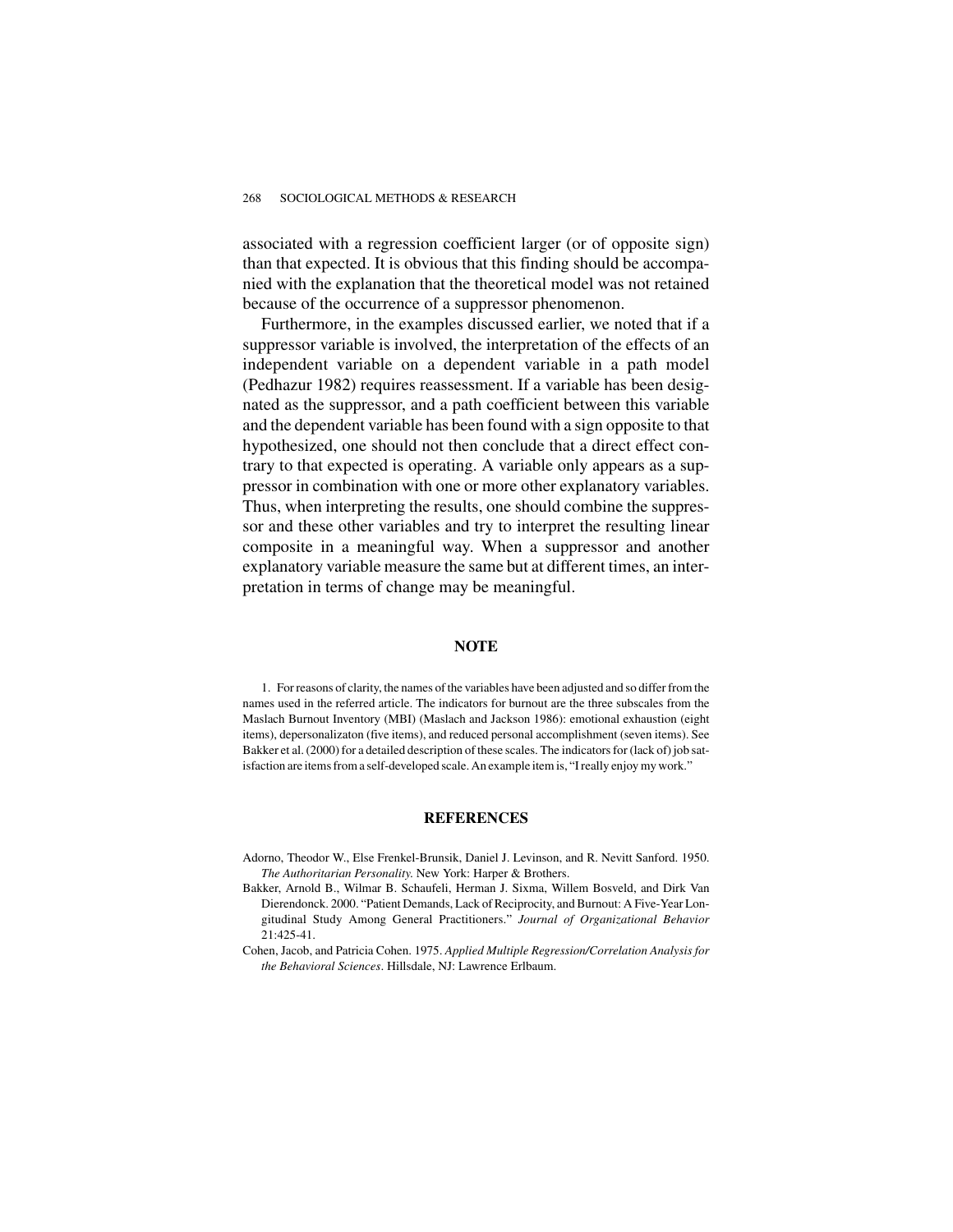- Conger, Anthony J., and Douglas N. Jackson. 1972. "Suppressor Variables, Prediction, and the Interpretation of Psychological Relationships." *Educational and Psychological Measurement* 32:579-99.
- Conger, Anthony J. 1974. "A Revised Definition for Suppressor Variables: A Guide to Their Identification and Interpretation." *Educational and Psychological Measurement* 34:35-46.
- Darlington, Richard B. 1968. "Multiple Regression in Psychological Research and Practice." *Psychological Bulletin* 69:161-82.
- Glasnapp, Douglas R. 1984. "Change Scores and Regression Suppressor Conditions." *Educational and Psychological Measurement* 44:851-67.
- Holling, Heinz. 1983. "Suppressor Structures in the General Linear Model." *Educational and Psychological Measurement* 43:1-9.
- Horst, Paul. 1941. "The Prediction of Personnel Adjustment." *Social Science Research Council Bulletin* 48.
- Maassen, Gerard H. 1991. "The Use of Positively and Negatively Phrased Items and the Fit of a Factor Solution." *Quality and Quantity* 25:91-101.
- Maassen, Gerard H. 1996. "Handling of Missing Values in Path Models for Opinions or Attitudes." *European Journal of Social Psychology* 26:1-13.
- Maassen, Gerard H. 1997. "An Application of Structural Modeling in Public Opinion Research: Conceptualising Public and Opinions." *International Journal of Public Opinion Research* 9:145-69.
- Maassen, Gerard H., and Martijn P. M. De Goede. 1989. "Public Opinion About Unemployed People in the Period 1975-1985: The Case of the Netherlands." *The Netherlands' Journal of Social Sciences* 25:97-113.
- Maassen, Gerard H., and Martijn P. M. De Goede. 1991. "Changes in Public Opinion on the Unemployed: The Case of the Netherlands." *International Journal of Public Opinion Research* 3:182-94.
- Maslach, Christina, and Susan E. Jackson. 1986. *MBI: Maslach Burnout Inventory, Manual Research Edition*. Palo Alto, CA: Consulting Psychologists Press.
- McNemar, Quinn. 1945. "The Mode of Operation of Suppressant Variables." *American Journal of Psychology* 58:554-55.
- McNemar, Quinn. 1969. *Psychological Statistics*. London: Wiley.
- Meehl, Paul E. 1945. "A Simple Algebraic Development of Horst's Suppressor Variables." *American Journal of Psychology* 58:550-55.
- Nie, Norman H., Hadlai C. Hull, Jean G. Jenkins, Karin Steinbrenner, and Dale H. Bent. 1975. *SPSS; Statistical Package for the Social Sciences*. 2d ed. New York: McGraw-Hill.
- Pedhazur, Elazar J. 1982. *Multiple Regression in Behavioral Research: Explanation and Prediction*. New York: Holt, Rinehart & Winston.
- Smith, Richard L., Joel W. Ager, Jr., and David L. Williams. 1992. "Suppressor Variables in Multiple Regression/Correlation."*Educational and Psychological Measurement* 52:17-29.
- Tzelgov, Joseph, and Avishai Henik. 1981. "On the Differences Between Conger's and Velicer's Definitions of Suppressor." *Educational and Psychological Measurement* 41:1027-31.
- Tzelgov, Joseph, and Avishai Henik. 1985. "A Definition of Suppression Situations for the General Linear Model: A Regression Weights Approach." *Educational and Psychological Measurement* 45:281-84.
- Tzelgov, Joseph, and Avishai Henik. 1991. "Suppression Situations in Psychological Research: Definitions, Implications, and Applications." *Psychological Bulletin* 109:524-36.
- Tzelgov, Joseph, and Iris Stern. 1978. "Relationships Between Variables in Three Variable Linear Regression and the Concept of Suppressor." *Educational and Psychological Measurement* 38:325-35.